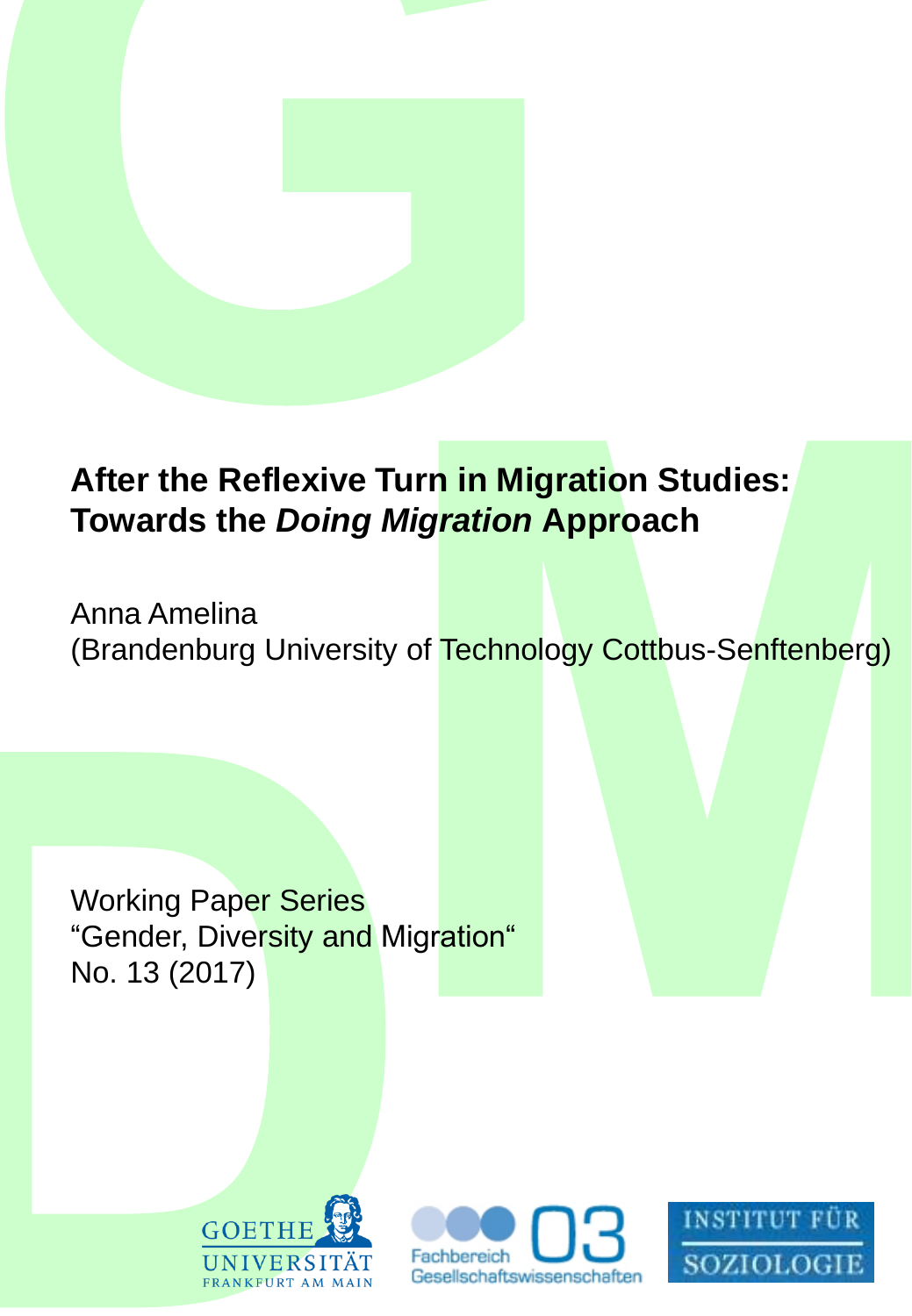#### **Abstract**

What processes transform (im)mobile individuals into 'migrants' and geographic movements across political-territorial borders into 'migration'? To address this question, the article develops the *doing migration* approach, which combines perspectives from social constructivism, praxeology and the sociologies of knowledge and culture. 'Doing migration' starts with the processes of social attribution that differentiate between 'migrants' and 'nonmigrants'. Embedded in institutional, organizational and interactional routines these attributions generate unique social orders of migration. By illustrating these conceptual ideas, the article provides insights into the elements of the contemporary European order of 'migration'. Its institutional routines contribute to the emergence of a European migration regime that involves narratives of economization, securitization and humanitarization. The organizational routines of the European migration order involve surveillance and diversity management, which have disciplining effects on those defined as 'migrants'. The routines of everyday face-to-face interactions produce various micro-forms of doing 'migration' through stigmatization and othering, but they also provide opportunities to resist a social attribution as 'migrant'.

#### **Bio Note**

*Anna Amelina* is a Professor for Intercultural Studies at Brandenburg University of Technology Cottbus-Senftenberg. Her research areas are transnational migration studies, cultural sociology, gender and intersectionality, cross-border social inequalities and European studies. Her recent publications include: *Transnationalizing Inequalities in Europe: Sociocultural Boundaries, Assemblages and Regimes of Intersection*, Routledge (2017); *Gender, Migration, Transnationalisierung: Eine intersektionelle Einführung* (mit Helma Lutz), Transcript (2017); *An Anthology of Migration and Social Transformation. European Perspectives* (eds. with K. Horvath und B. Meeus), Springer Science (2016).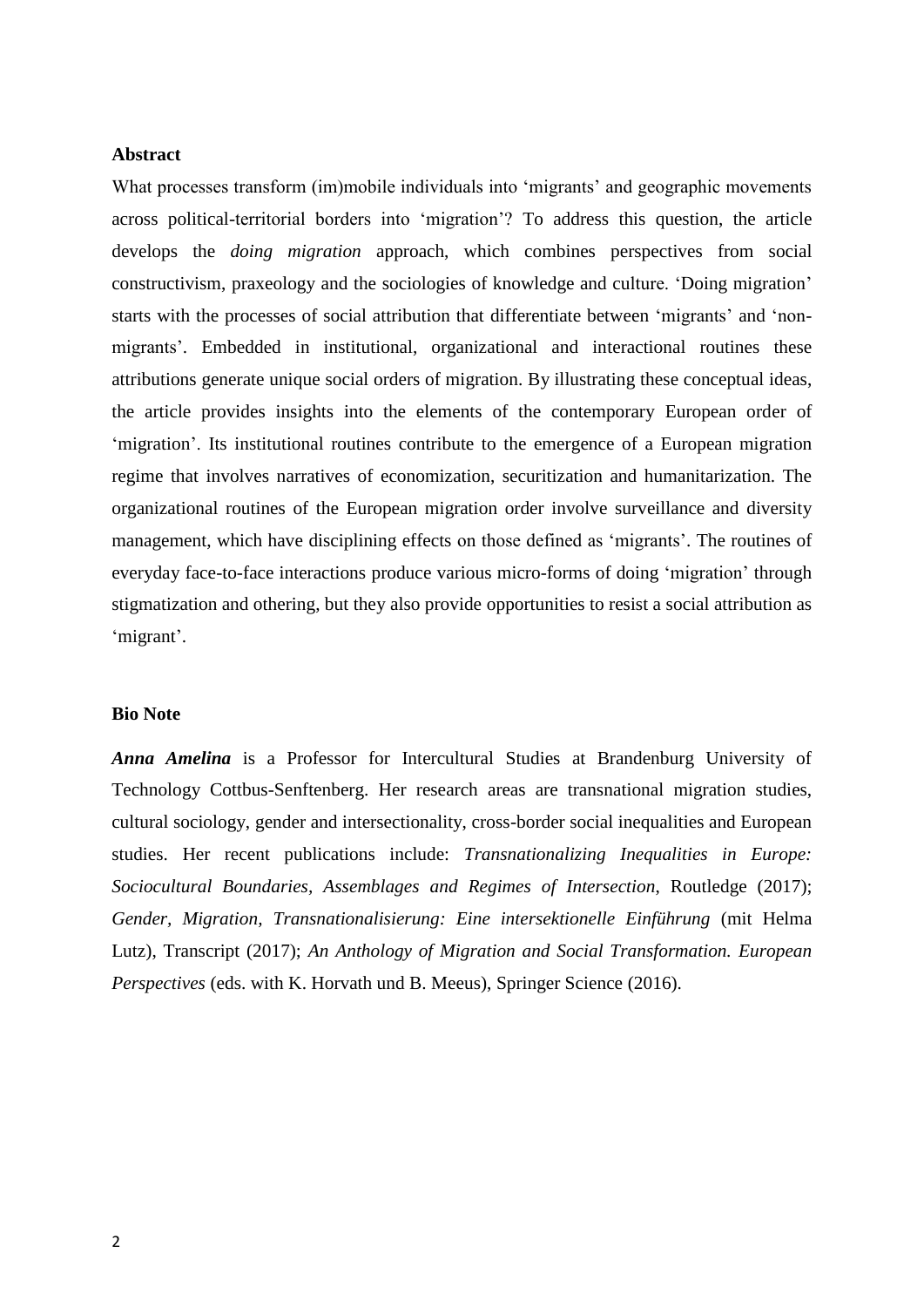# **After the Reflexive Turn in Migration Studies: Towards the** *Doing Migration* **Approach**

*Anna Amelina (Brandenburg University of Technology Cottbus-Senftenberg)*

### **On the Merits of the Reflexive Turn**

Recently, migration studies have been confronted with manifold reflections on their conceptual vocabulary. For example, criticism of the ethnic lens (Glick Schiller and Çağlar 2016) and ethnic groupism (Brubaker 2002) calls into question naturalized notions of ethnic solidarity. The related questioning of methodological nationalism suggests that the idea of (receiving) nation states be avoided as the main context of analysis (Amelina et al. 2012; Wimmer and Glick Schiller 2003). In addition, criticizing the androcentric language of (many writings in) migration studies, gender-sensitive research highlights the complexity of migrants' social positioning in terms of gender, class, ethnicity/race and other 'axes of inequality' (Anthias 2012; Lutz 2014; Amelina 2017). Furthermore, critical studies of migration governance (Tsianos and Karakayalı 2010; Walters 2016), the autonomy-ofmigration approach (Bojadžijev and Karakayalı 2010; Scheel 2013) and a number of recent writings in the political sciences of migration (Nail 2015) have identified several lacunas in the vocabulary of migration research, thus calling into question the naturalization of borders, the epistemological privilege of structure over agency and of sedentarism over mobility. According to some scholars (e.g. Nieswand and Drotbohm 2014), this wave of epistemological and conceptual reflections has contributed to a paradigm shift and has stimulated a 'reflexive turn' in current migration research.

Regardless of whether we use the expression of 'turn' or not, the indications of a 'paradigm shift' need to be taken seriously, since they point at certain theoretic lacunas and call for novel conceptual vocabularies. However, the question is what theoretic consequences we can draw from the 'reflexive turn' identified above. The main argument of this article is that recent rounds of reflections make it possible to address a question that until recently was overlooked in the conventional migration studies, namely: How does the social practice of geographic movements from one locality to another become socially transformed into 'migration'? And how are (im)mobile individuals turned into 'migrants'?

The 'reflexive turn' allows us to pose these questions, because, by using the reflexive lens (i.e. a critical examination of the analytical potential of terms and definitions), we can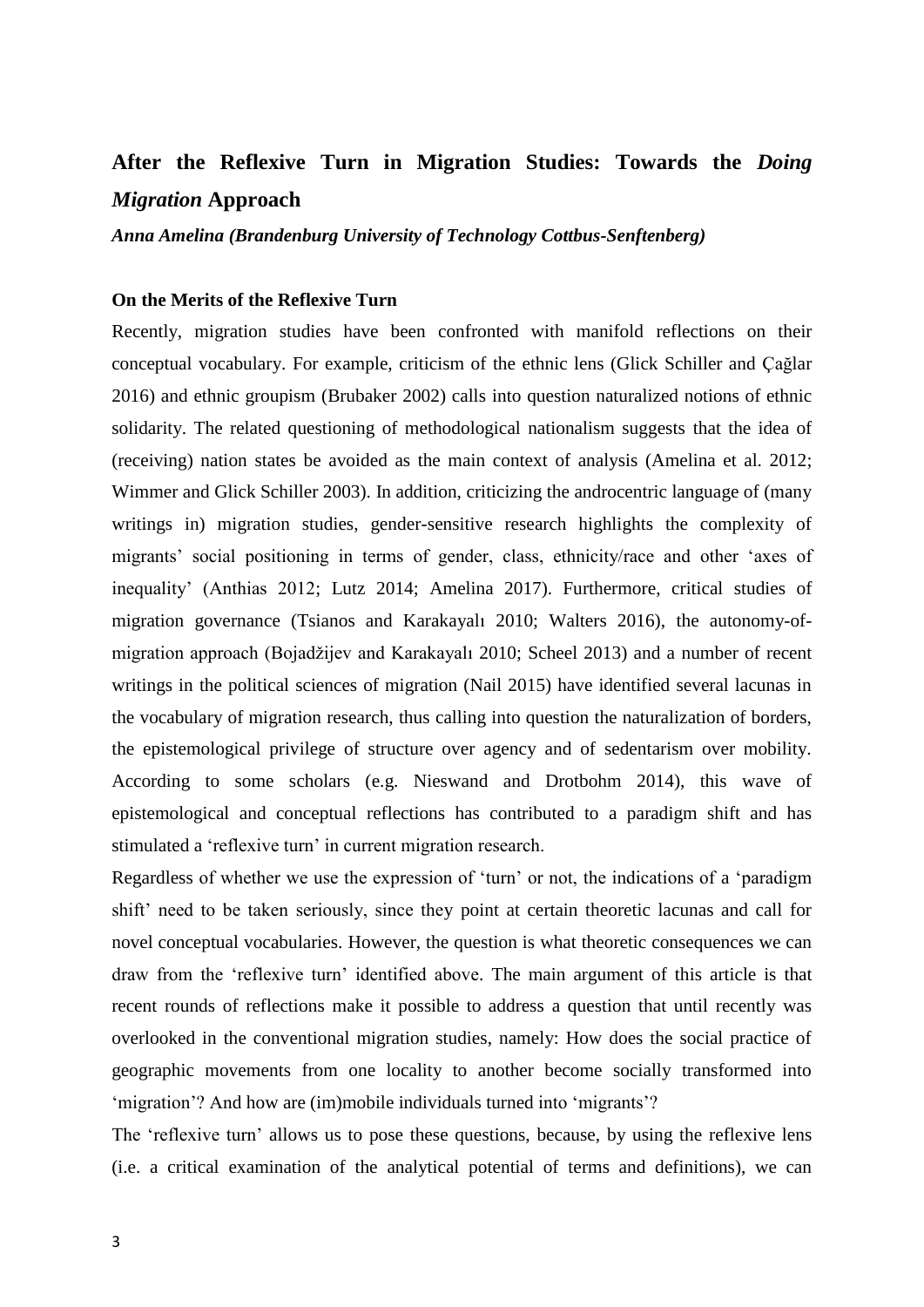indicate several shortcomings, in particular within the two areas of migration studies – the research on migration policies and the studies of migrant integration/assimilation. While the research field of migration policies centres on causes and laws of international migration movements and related policies of (sending and receiving) states (with Ernst Ravenstein [1885] as its early advocate), the area of research on migrant integration/assimilation points to the social conditions under which immigrants adapt their social behaviour to that of the 'majority society' (with Georg Simmel [1971] being one of the prominent apologists of the sociology of the 'Stranger').

The goal of this article is not just to challenge all of the fundamental accounts of these two research areas; rather, it argues that both fields have failed in their attempts to analyse specific processes – namely, social processes that transform individuals' geographic movements across borders into 'migration' and (im)mobile individuals into 'migrants'. In this regard, the two fields share three conceptual shortcomings.

Their first shortcoming is that they conventionally tend to naturalize the concept of migration by regarding cross-border movements as processes of geographic mobility that occur in actually existing, objective spaces. In other words, such studies often approach a world as being crisscrossed by nation states and the states' populations as being naturally divided into migrants and non-migrants (for criticism, see Wimmer 2008). This way of thinking not only ignores the historically specific quality of movements; it also denies that what we conventionally refer to as 'migrations' are *socially generated* 'social facts'.

The second shortcoming of the two fields (i.e. the research on migration policies and integration/assimilation studies) is that they often fail to analyse the interplay between historically specific discursive knowledge (as articulated in specific narratives) and institutional configurations. Although scholars often provide profound analyses of the institutional frameworks of (immigration) states, they often fail to scrutinize ways in which specific configurations of discursive knowledge become inscribed in the organizational and institutional routines of migration and integration policies. With the exception of the areas of transnational (Amelina 2017), postcolonial (De Genova 2016) and migration/border regime studies (Tsianos and Karakayalı 2010), many studies of migration policies and migrant integration/assimilation provide analyses without examining the institutional definitions of 'migration' and 'integration' and the discursive knowledge they incorporate.

The third lacuna in the two research areas is that they have neglected analysis of the performativity of discursive knowledge (Butler 1993) that is incorporated in the relevant institutional, organizational and interactional routines. The power effects of categories such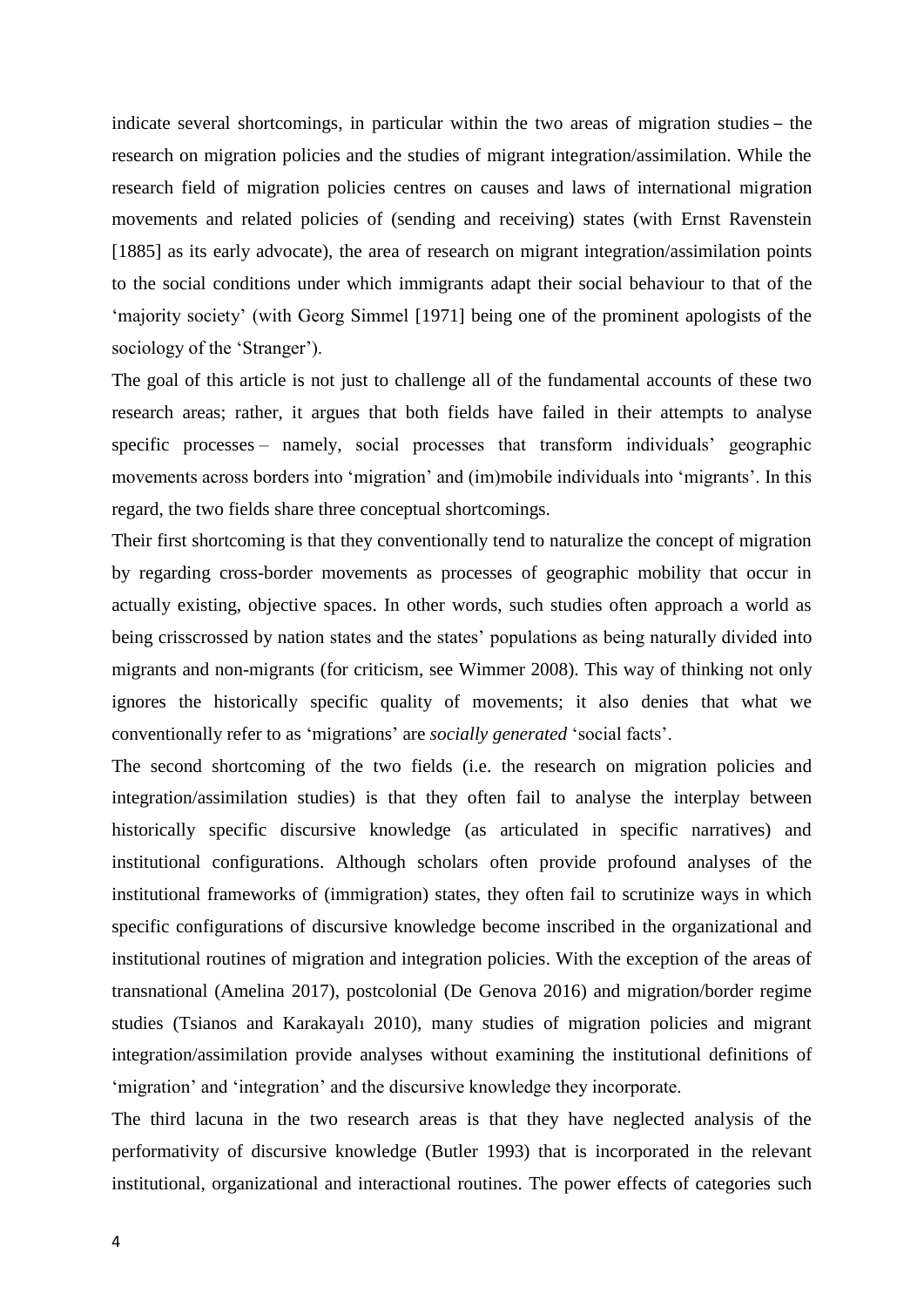as 'migration', 'integration' and others have rarely, if ever, been made the subject of analysis even though, in the reading of Pierre Bourdieu (1989), expressions such as 'migration crisis', 'migration of the poor' and 'benefit tourism' all generate 'symbolic violence'.

In addressing the above questions of how the social practice of geographic movements becomes transformed into 'migration' and how (im)mobile individuals are turned into 'migrants', this article combines premises of social constructivism (Luhmann 1990), a Foucauldian-oriented sociology of culture and knowledge (Foucault 1970 [1966], 1972 [1969]) and praxeological notions (Reckwitz 2002). For this purpose, it introduces the concept of 'doing migration', <sup>1</sup> which suggests that the transformation of (im/mobile) individuals into 'migrants' is realized by a variety of routinized institutional, organizational and interactive (i.e. face-to-face) routines that incorporate discursive knowledge concerning distinctions between 'Us' and 'Them'. Configurations of these various practices in turn generate historically specific and, therefore, changeable social order(s) of 'migration'<sup>2</sup>. The arguments elaborated in the following sections provide evidence of how the 'doing migration' approach allows us to address the above analytical shortcomings in migration studies and to analyse the social production of 'migration'. The next section provides an introduction to the main conceptual elements of the 'doing migration' approach, which is followed by a discussion of its analytical potential that builds on an analysis of contemporary European migration order(s).

#### **The Conceptual Foundations: Elements of the 'Doing Migration' Approach**

This article uses the terms 'doing migration' and 'social production of migration' synonymously to emphasize the socially generated quality of all multifaceted phenomena conventionally approached as 'migration'. In other words, 'doing migration' refers to all social practices that, being linked to specific categorizations and narratives of belonging (i.e. discursive knowledge), turn mobile subjects (and often also immobile subjects) into 'migrants'. This 'doing migration' approach builds on five conceptual premises.

First, drawing on the socioconstructivist (Luhmann 1990) and Foucauldian perspectives (Foucault 1970 [1966], 1972 [1969]; Laclau and Mouffe 1985), I argue that the social

 $\overline{\phantom{a}}$ 

<sup>1</sup> The term 'doing migration approach' has been inspired by the concept of 'doing gender', which was first developed by West and Zimmermann (1987). However, in contrast to West and Zimmermann, my conceptual proposal is based on praxeological rather than ethnomethodological notions (though it is connectable to the latter).

<sup>2</sup> Quotation marks will be avoided while using the expression *social order(s) of 'migration'* in further paragraphs due to stylistic reasons.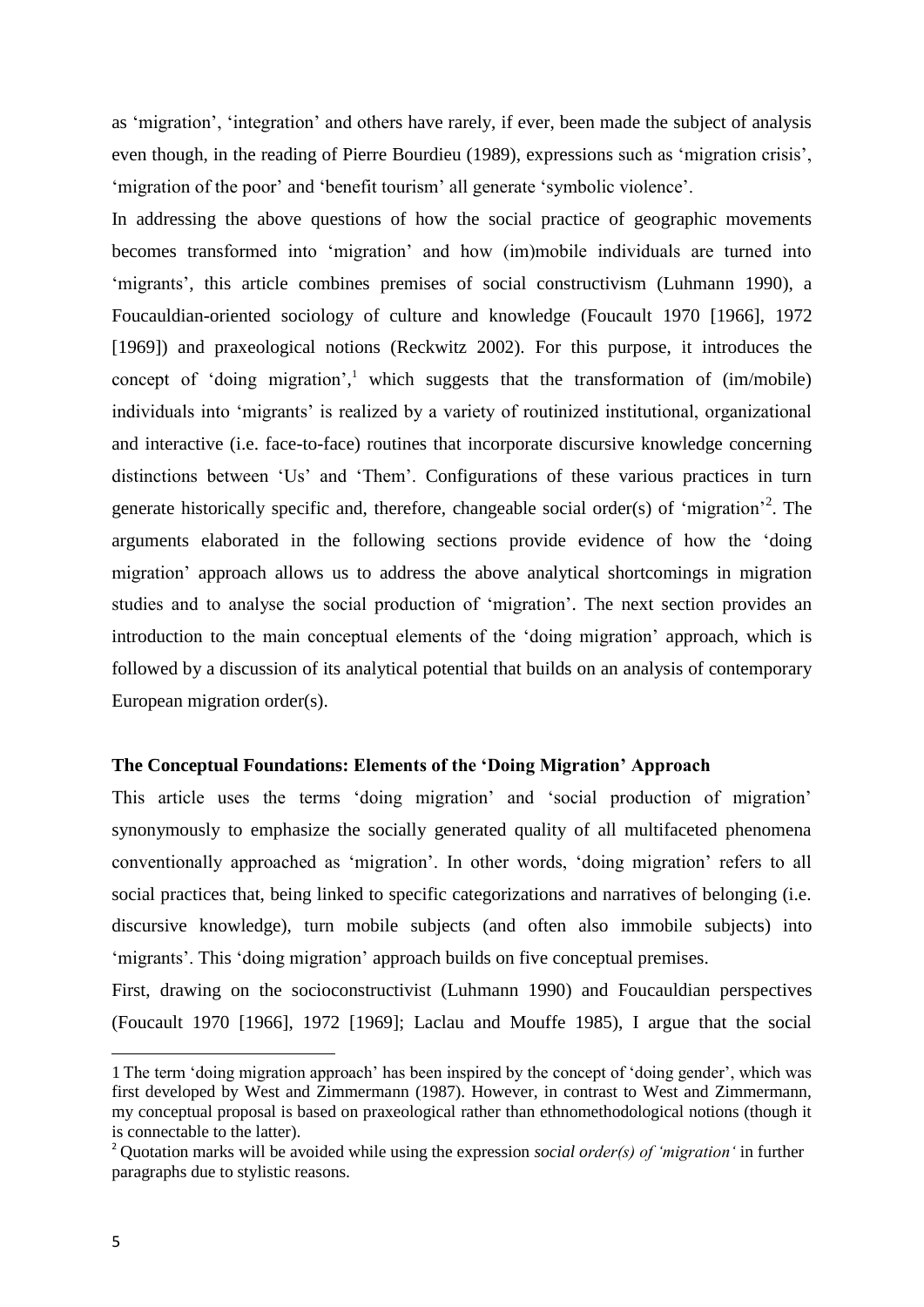production of 'migration' is initiated by *social categorization processes that draw a distinction between 'migrants' and 'non-migrants'*. These processes incorporate social attributions that may refer (though not necessarily exclusively) to individuals' language, appearance, place of birth or previous place of residence. It is also possible for individuals to be categorized as 'migrants' (and 'non-migrants') even if the attribution criteria used (e.g. concrete experiences of geographic mobility) do not apply to them at all. For example, media debates about 'migrant youth' and 'second' and 'third (migrant) generation' usually apply to those who have never moved from one country to another for purposes of long-term settlement. Conversely, specific categories of movers (e.g. 'expatriates') are often not classified as 'migrants' by public opinion, even though they have experiences of (long or short-term) geographic movement.

Second, we have to consider that specific *categorical differentiations* are made with reference to those who become assigned to the category of 'migrant'.<sup>3</sup> While political institutions conventionally distinguish desirable migrants (e.g. the highly qualified) and undesirable migrants (e.g. the so-called low-skilled), in the context of urban neighbourhoods such differentiations vary according the degree of socially perceived proximity and/or class, gender, ethnicity/race, space and many other attributions (Çağlar 2006; Mulvey 2011; Vertovec and Nowicka 2014). This premise also combines the socioconstructivist and Foucauldian perspectives on the social,<sup>4</sup> which emphasize that specific 'subjects', 'objects' and 'things' become real – that is, socially articulated – through the nexus of 'doings and sayings'. Thus, the discursive processes of categorization, which rely on a variety of classifications (e.g. male/female, us/them, skilled/unskilled, here/there) are the essential basis for the social articulation of 'subjects', 'objects' and 'things' (Amelina 2017).

Building on these two premises, the third argument to be introduced here is that all social practices that incorporate the distinction between 'migrants' and 'non-migrants' (usually embedded in notions of belonging and membership) should be approached as *routines of 'doing migration'*, because they define and shape the predominant expectations regarding the appropriate behaviour of individuals as 'migrants' or 'non-migrants'. Of particular importance are specific repetitive activities (e.g. provision of political membership, visa checks at borders, work permits, ways of being [im]polite in conversations) that concern both

<sup>3</sup> Conversely, specific categorical differentiations can be expected within the categorizations referring to 'mobility' and 'immobility'.

<sup>4</sup> However, it should be noted that Foucault's poststructuralist thinking already involves elements of social constructivism.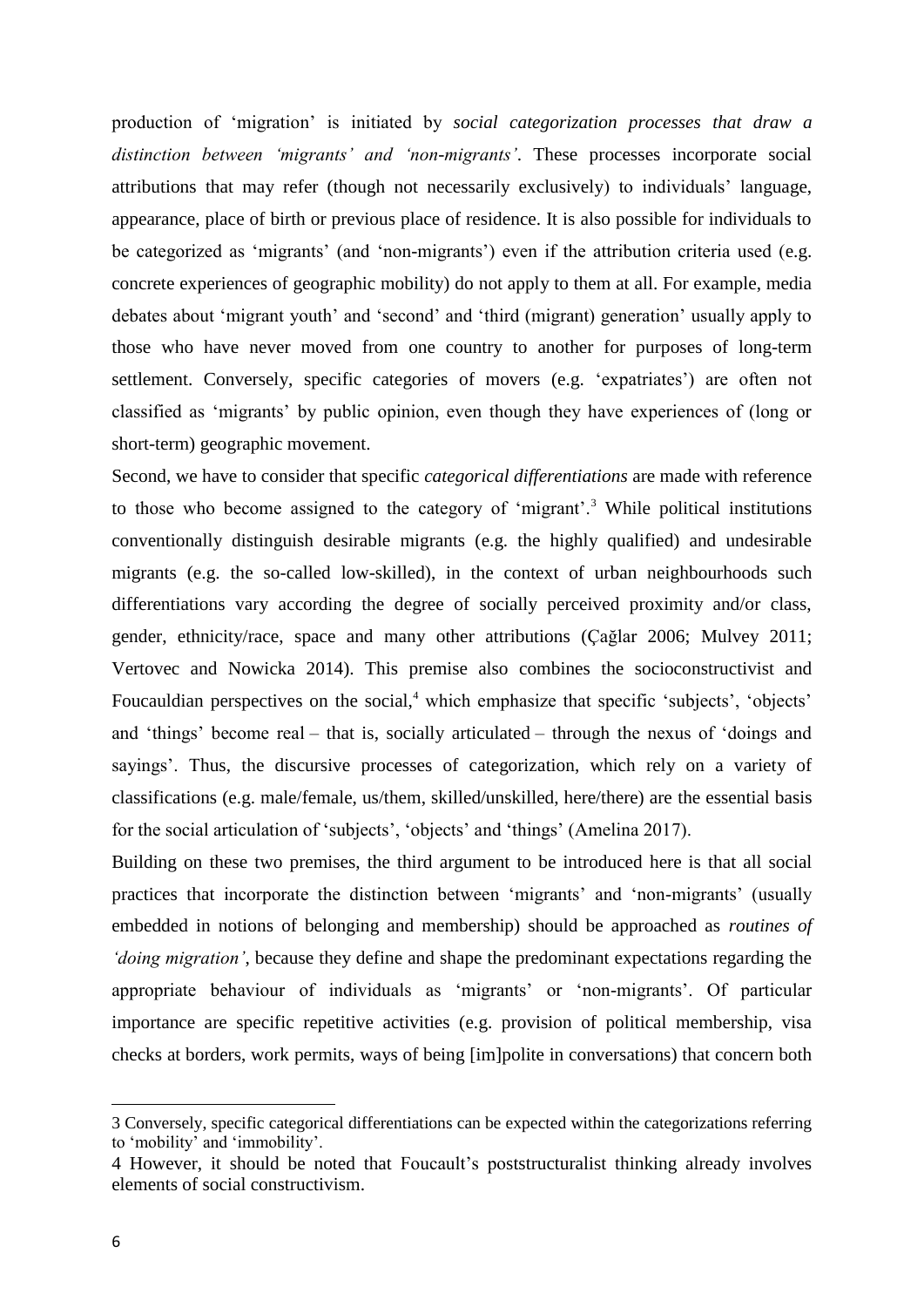mobile and immobile subjects. If we pay particular attention to the repetitive quality – and this is the praxeological notion used here (Reckwitz 2002) – we are able to consider the regular routinized quality of the social production of 'migration', and by differentiating institutional (macro), organisational (meso) and interactional/face-to-face (micro) levels of social routines.

Fourth, when viewed from this perspective, 'migration' must be understood as a result of specific routinized practices that occur *against the background of historically specific discursive knowledge* (Foucault 1972 [1969]; Yuval-Davis 2011). This discursive knowledge is usually articulated in narratives of belonging and membership, as expressed in such terms as 'poverty migrant', 'economic refugee' or 'asylum seeker', which rely on classifications with respect to gender (male/female/transgender), ethnicity/race ('we'/'other'), class ('privileged'/'subordinated'), space ('mobile'/'immobile', 'global'/'local'/'national'/'transnational', etc.) and other categories of inequality (Amelina 2017). Performativity is the essential quality of all narratives and also of narratives of belonging, in that they not only draw distinctions between 'us' and 'them' but also have concrete hierarchizing effects on individuals' life opportunities. Routinized practices of 'doing migration' may occur in institutional contexts. The consideration of discursive power would then imply analysis of specific conditions under which the political regulation of 'migration' turns individuals into 'migrants' by referring to the dominant societal images of belonging (Scheibelhofer 2016). For example, the media reports about the sexual assaults in Cologne on New Year's Eve 2016 have produced the figure of an oversexualized and dangerous refugee masculinity, which has contributed to the subsequent tightening of the German asylum law (Korteweg 2017). At the same time, analysis of routines of 'doing migration' vis-à-vis images of belonging must also be performed with respect to noninstitutional contexts. For example, we can analyse whether and how (im)mobile subjects define their own practices of geographic movement/immobility as 'migration' or 'non-

migration' and how these definitions become linked to various multiple images of belonging, such as in the context of notions of 'homeland', 'diaspora' or 'return'. In other words, the discursive knowledge that can manifest in images of belonging locates concrete social practices (both in institutional and in non-institutional contexts) in a specific symbolic horizon that can have positive (e.g. solidarity-related) or negative (e.g. xenophobic) connotations.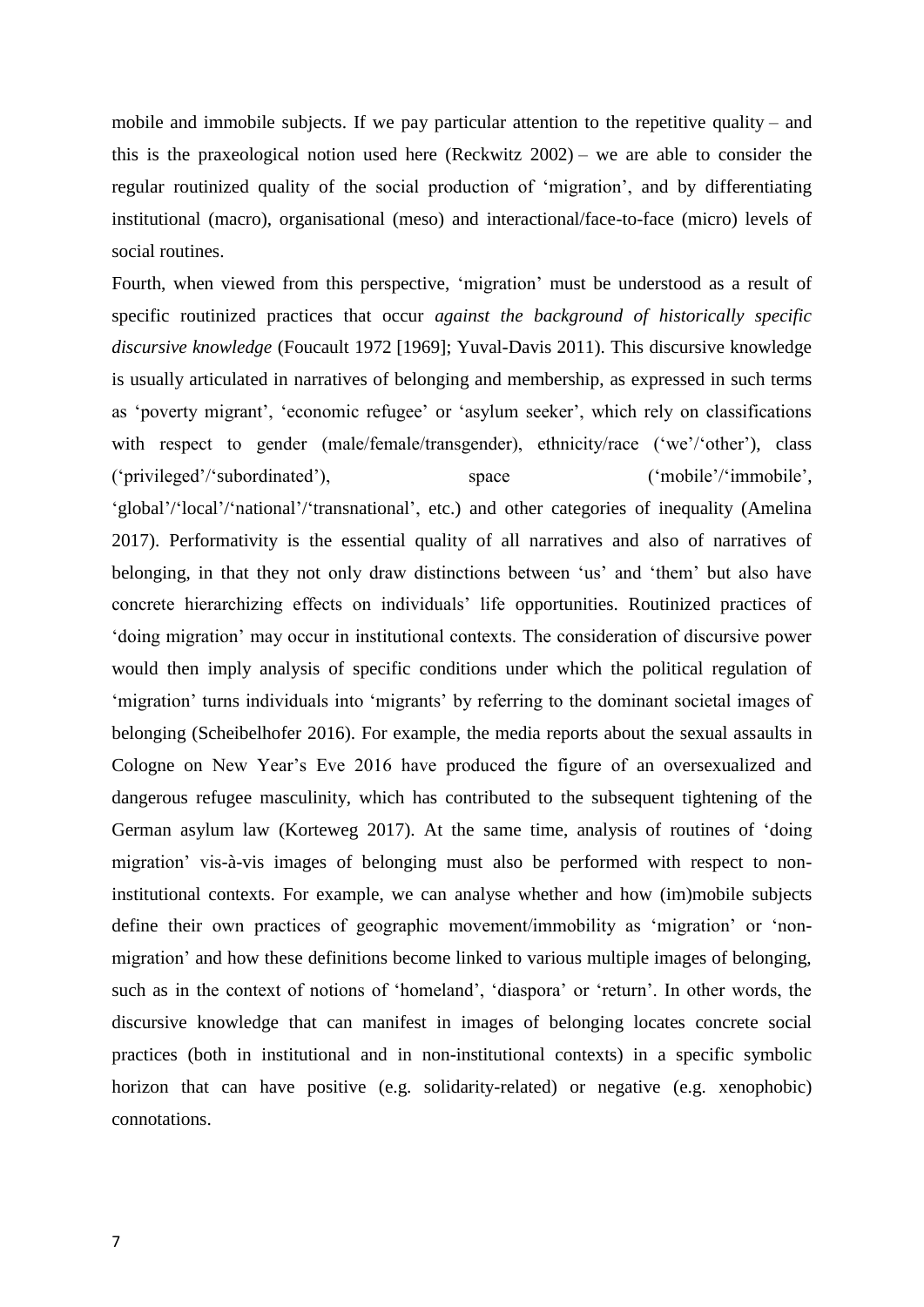Fifth, and most important, the nexus between routinized practices of 'doing migration' and discursive knowledge (e.g. narratives of belonging and membership) generate historically specific *social orders of migration* – that is, provisionally stabilized configurations of institutional and other types of social routines, involved narratives and related stratifications. The most peculiar feature of the current European migration order is for instance that it rests on a discursive dichotomy between 'migration' and 'mobility'. Essentially, the historicspecific order of migration is articulated at three levels of social life – the institutional (macro) level, the organisational (meso) level and the interactional (micro) level. By recognizing these multiple levels, we are able to consider the specific social quality of each. For instance, the macro level of the social is conventionally understood as being organized into a number of institutional macro spheres, each of which follows specific institutional principles (Durkheim 1997 [1893]; Powell and DiMaggio 1991). The analysis of 'doing migration' *on the macro level* presupposes primarily a focus on institutional routines in various macro fields of the social. Of particular importance in this regard are the analysis of the political regulation of 'migration' and the identification of specific 'migration' regimes that should be understood as the nexus of institutional routines, the knowledge involved and their power effects, which manifest themselves in unequal life chances of [im]mobile subjects. Thus, particular attention must be paid to inequality-related outcomes of 'migration' regimes on the macro level of the social. Furthermore, *the meso level* of the social conventionally refers to the functioning of formal organizations (Weick, Sutcliffe and Obstfeld  $2005$ <sup>5</sup>, issues of organizational membership (Luhmann 1964) and the linkages between formal organizations and their clienteles (non-members). In other words, analysing social practices of 'doing migration' in the context of organizations directs our attention to organizational routines and organizational knowledge (e.g. of foreign offices, schools, universities, hospitals, economic organizations), which generate the distinction between 'migrants' and 'non-migrants'. In addition, *the micro level* of interactions refers to face-toface encounters between social actors (Garfinkel 1967). The specificity of this level goes back to situations of mutual perceptions (e.g. conversations, gatherings, meetings [also through digital media]), which open opportunities for actors to position themselves socially by means of intentional performances towards their counterpart(s) (Goffman 1963). For this reason, analysis of 'doing migration' in the context of face-to-face interactions must focus on

<sup>5</sup> Social networks must also be acknowledged as being located on the meso level of the social, but owing to to space constraints, they are not the subject of this article.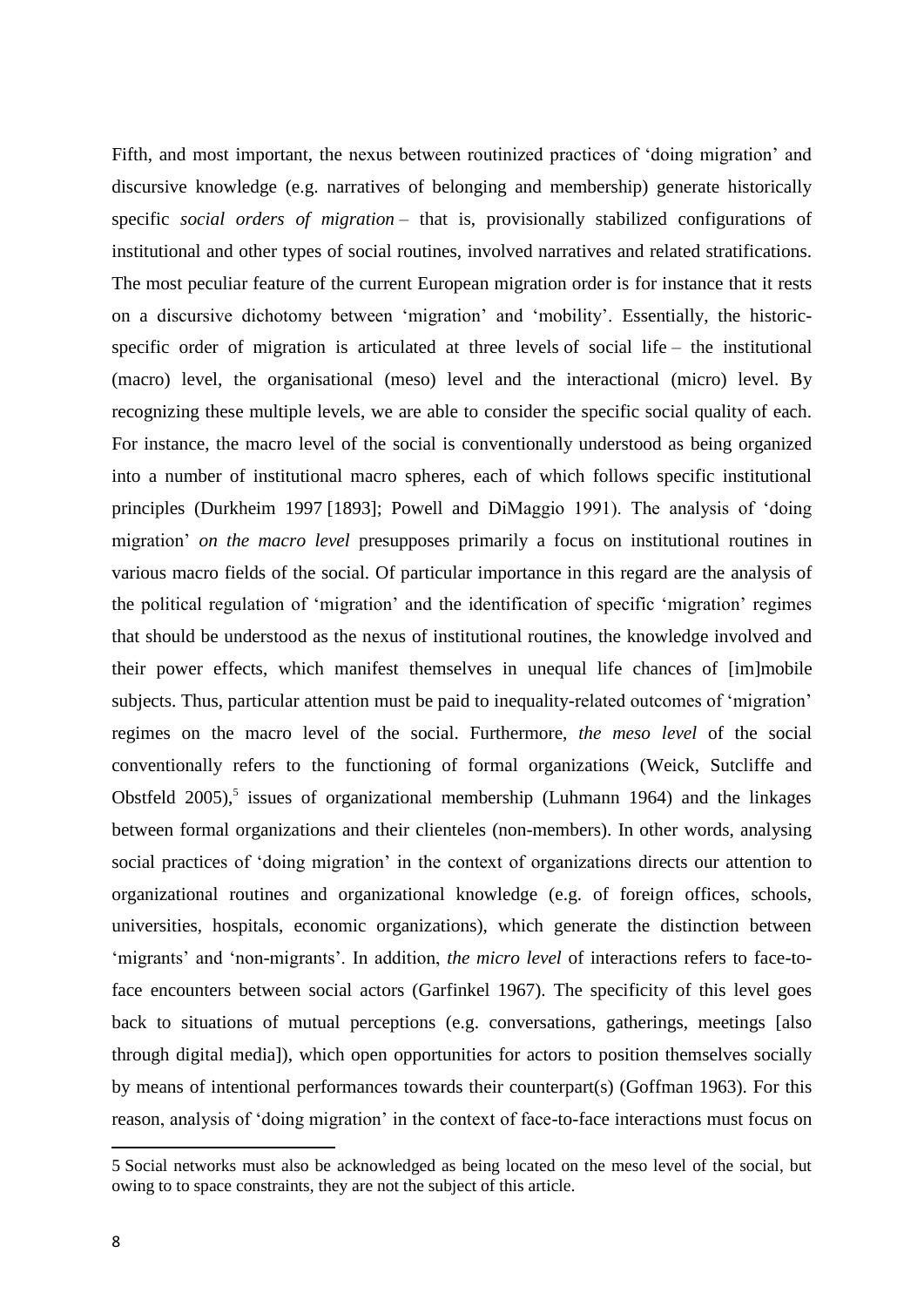everyday interactional routines, the specific framings and knowledge patterns they incorporate, and their consequences for subjectification processes. In other words, the specific configurations of routinized practices and discursive knowledge (e.g. narratives of belonging and membership) that are performed on the macro, meso and micro levels of the social can be considered as forming a distinct social order of 'migration' once they create the unique mode of transformation of individuals into 'migrants'.

This overview of the main elements of the 'doing migration' approach indicates its theoretical foundations in social constructivism, which is complemented the Foucauldian sociology of culture and knowledge and elements of the sociology of practice. To elaborate the main advantages of the proposed concept, the next sections will illustrate its benefits for analyses of the contemporary European migration order on the macro, meso and micro levels of the social.

### **Doing the Contemporary European Migration Order: The Power Effects of Institutional, Organizational and Interactional Routines**

The categories of 'migration' and 'mobility' are essential for the emergence of the contemporary European migration order. The distinction between 'migration' and 'mobility' is rooted in the discursive figure of European belonging, which is based on a juxtaposition between the shifting and maintenance of identitarian boundaries. One element of this dialectical juxtaposition – the shifting of boundaries of EU-European belonging – manifests in the universally oriented discourse of cosmopolitanism, the main tenet of which is that Europe must include everyone and acknowledge the various differences (Beck 2007; Rumford 2008). This resonates with the motto of the EU: 'United in diversity', which "signifies how Europeans have come together, in the form of the EU, to work for peace and prosperity, while at the same time being enriched by the continent's many different cultures, traditions and languages" (European Union 2000). In essence, together with the categories of 'freedom' and 'prosperity' 'mobility' has become a key element of these cosmopolitan notions (Rumford 2008): EU citizens' geographic movements within the EU are, thus, officially labelled as 'mobility'. Through the principle of 'freedom of movement' (Reg.  $492/11$ ) the semantics of mobility became institutionalized into the figure of EU citizenship.<sup>6</sup>

<sup>6</sup> However, the right to free movement is not unconditional, and its exercise is regulated by the EU's highly complex social security coordination system (Carmel, Sojka, and Papiez 2016). Also, as the current revival of right-wing populist movements in Europe shows, the notion of cross-border (welfare) solidarity implied in the EU citizenship is highly contentious. National media debates in many EU states try to re-signify movements from the new to the old EU states as 'migration' by using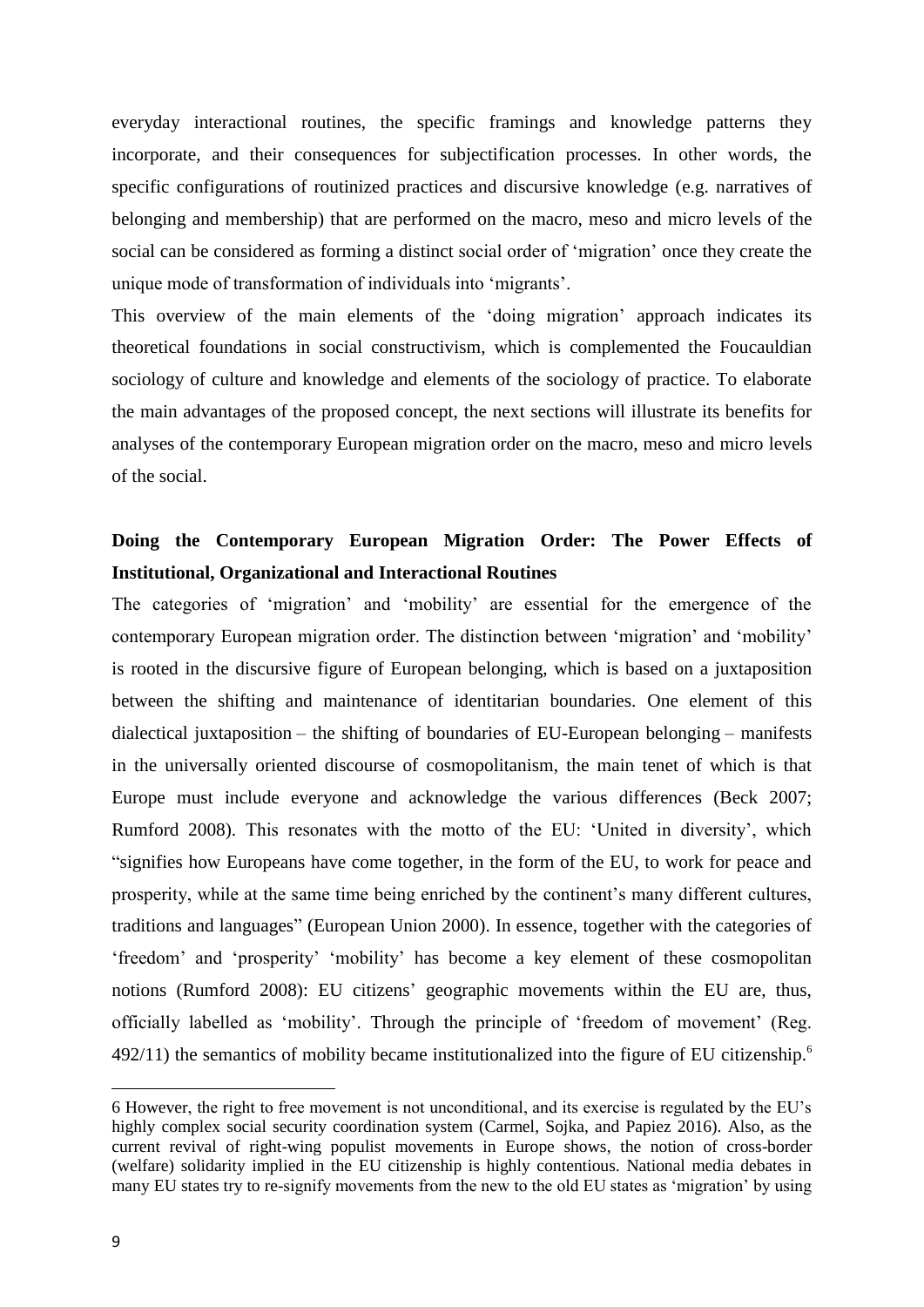However, there is also another side to cosmopolitanism (or its Other) – namely, the primarily particularistic pressure to maintain the boundaries of European belonging; that is, to define a separate identity that differs from the identity of those who are outside the EU. Thus, the category of 'migration' is used by the EU institutions to refer to geographic movements from non-EU countries, which make these particular movers under the EU's governance of 'migration' (Amelina 2017: 112). This dialectic between EU-European belonging and its Other is a result of the discursive negotiations regarding the enlargements of the EU (Edwards 2012: 133): whereas before the enlargements, the distinction between 'West' and 'East' was the main dividing line that defined the identitarian boundaries of EU Europe, today that distinction has been replaced by the distinction between the 'EU' and 'non-EU'.

One result of this dialectic between a cosmopolitan inclusion of EU citizens and a particularistic exclusion of non-EU citizens is that geographic movements within the EU are to a great extent becoming *normalized as 'mobility'*, whereas movements from non-EU countries (in particular, from the EU's neighbourhood countries) to the EU have been *problematized as 'migration'*. The normalization of 'mobility' is linked to the principle of freedom of movement as the fundamental right of every 'economically active' EU citizen (Carmel, Sojka, and Papiez 2016). Although the notions of employment and 'self-sufficiency' are the central conditions for enjoying this right, it is nevertheless *the* fundamental principle of EU cross-border citizenship. At the same time, the geographic movements of individuals from non-EU countries are officially regarded as 'migration'. While the signification of 'migration' is also linked to the language of the 'competitive Europe', in contrast to the signification of intra-EU 'mobility' (as I will show later), it is also closely connected to narratives of securitization, which contribute to the problematization of movements from non-EU neighbourhoods.

In the next sections, I will show how this dialectic of European belonging generates a symbolic horizon that contributes to the generation of the European migration order by informing social routines of doing 'migration' on the institutional (macro), organizational (meso) and interactional (micro) levels of the social.

semantics of 'benefit tourism' and 'poverty migration' (Amelina, Markova and Fingarova 2016).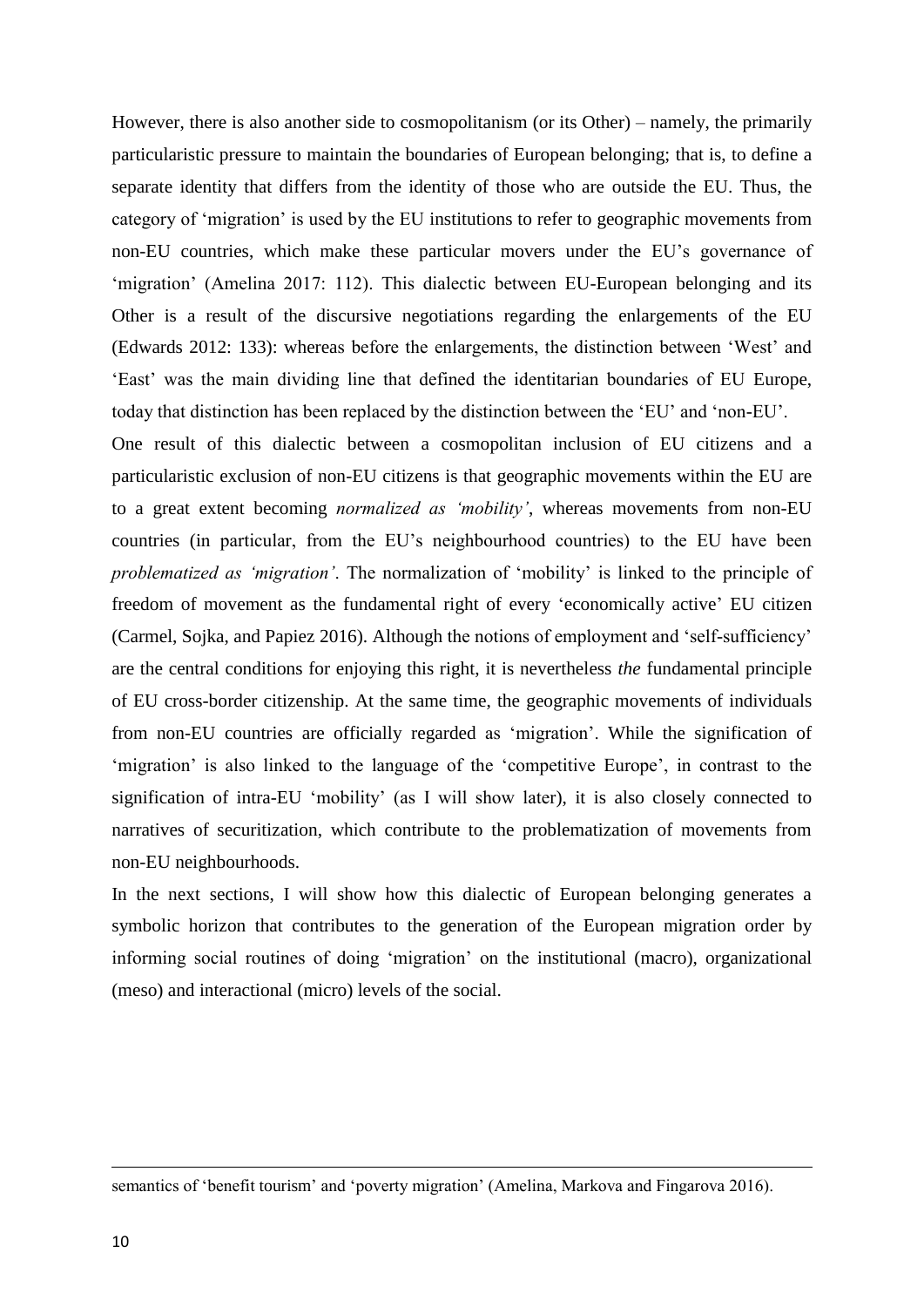### *Doing 'Migration' by Means of Institutional Routines: How Does the 'Migration' Regime Contribute to the Emergence of the European System of 'Migration' and 'Mobility'*

The distinction between 'migration' and 'mobility' (which goes back to the juxtaposition of the shifting and maintenance of EU-European boundaries of belonging) becomes a key dichotomy in the governance of geographic movements and in the transformation of some of geographic movements into 'mobility' and of others into 'migration'. When analysing processes of 'doing migration' by means of institutional routines and when considering how these routines contribute to the emergence of the European migration order, one must first take a closer look at the field of politics. The EU's political regulation of 'migration' targets movements from non-EU countries to the EU, not intra-EU 'mobility' of EU citizens. This particular form of regulation can be addressed by using the concept of 'migration' regime, which allows us to understand the emergence of the asymmetrically structured European system of 'migration' and 'mobility'.

### ACTORS AND REGULATIONS INVOLVED IN THE EUROPEAN MIGRATION REGIME: MOVING BORDERS OUTSIDE THE EU

The geographic movements from the neighbouring non-EU countries are not only problematized as 'migration', they have also become the subject of a hybrid 'migration' regime.<sup>7</sup> The basic tenet of this regime (understood here as a series of institutional routines that incorporate specific narratives and that have [inequality-generating] power effects on [im]mobile subjects) is a biopolitical mission of defining the population to be governed (Walters 2016). Thus, the notion of 'hybridity' refers to the fact that the political regulation of geographic movements from non-EU countries combines elements of national and supranational politics (with the nation states no longer being the only actors in this process). Christina Boswell and Andrew Geddes have observed the emergence of what they call 'intensive transgovernmentalism', which they understand as a "series of interactions between national governments and the EU" (Boswell and Geddes 2011: 54). Three types of institutional actors are involved in the political regulation of 'migration' from non-EU states: (i) the EU, (ii) the EU member states and (iii) a number of non-EU member states.

<sup>7</sup> In contrast to the theory of border regime, the concept of migration regime refers to linkages between the social production of 'migration' and the social production of borders, whereas the notion of border regime refers primarily to the social constitution of (various types of) borders and their power effects and tends to overlook the social construction of 'migration'.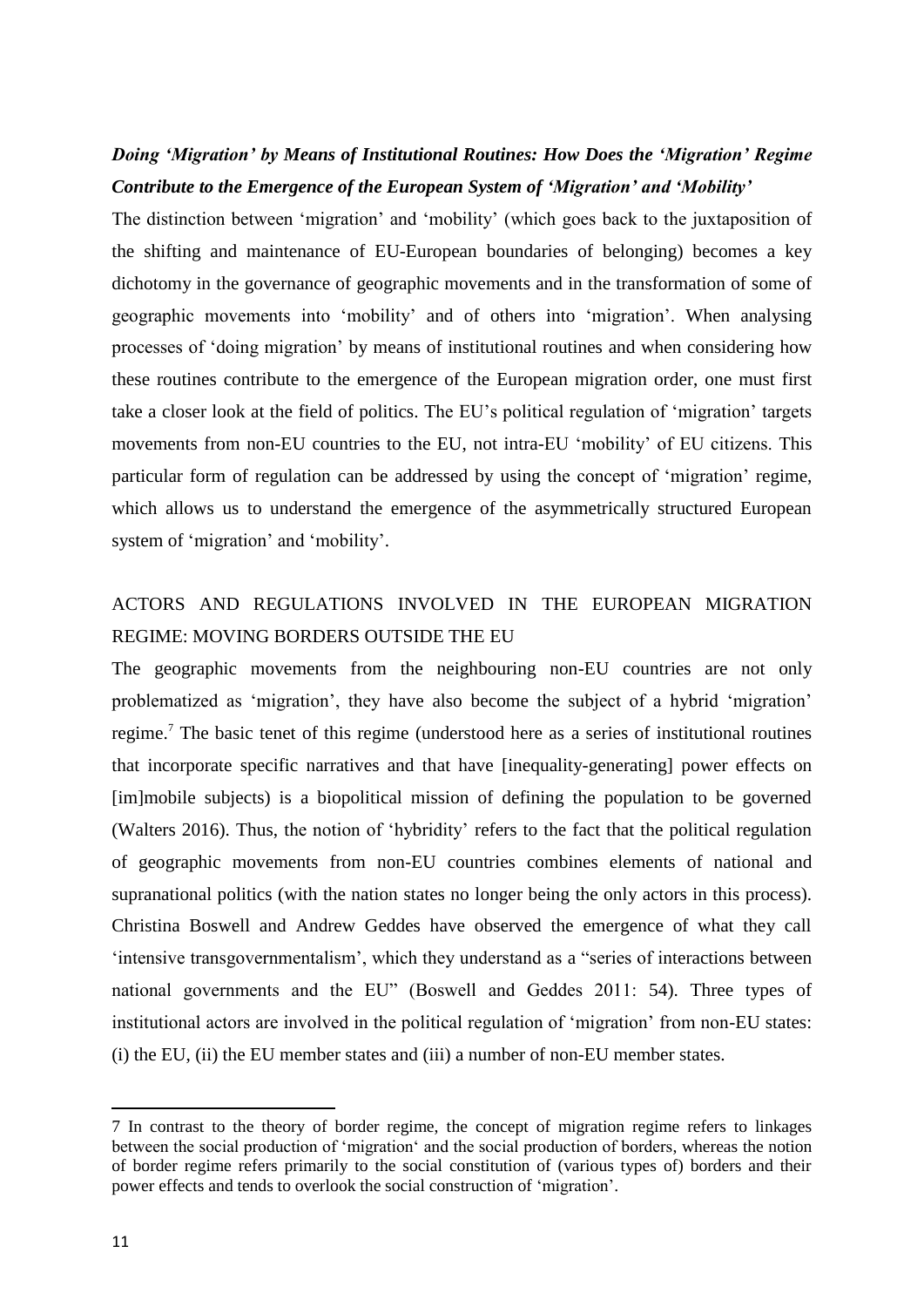As an agreement-based supranational formation, the EU articulates its responsibility in the area of 'migration' regulation in a number of international agreements (the Maastricht Treaty of 1993, the Treaty of Amsterdam of 1999, the Treaty of Nice of 2003 and the Treaty of Lisbon of 2009). These treaties contribute to an EU-nization of 'migration' governance, which implies the generation of common political-territorial borders of the Union and collective decision-making of EU members in the areas of 'migration' and 'asylum' (Hadj Abdou 2016). Other relevant treaties are the Prüm Convention on stricter EU border controls, the Dublin regulations on asylum<sup>8</sup> and the Schengen Agreement.<sup>9</sup> The latter provides for freedom of travel within the EU and the unification of border controls at the common external EU borders.

Besides the supranational scale, one must also consider the (different degrees of) involvement of the individual member states in the political regulation of 'migration'. EU programmes and directives concerning EU-external movements do not apply equally to each member state. In many cases, there are exceptions (e.g. for the United Kingdom, Ireland and Denmark).<sup>10</sup> and new EU member (EU 10+2+1) states have been involved in different ways and to different degrees than the 'old' members states, particularly in the context of enlargements (Carmel 2014; Hadj Abdou 2016). For example, Romania and Bulgaria are not part of the Schengen Area (Zbinden, Dahinden and Efendic 2016). Furthermore, national differences in the ways EU programmes of 'migration' governance are implemented are best articulated in the issue of the 'fair' distribution of asylum seekers among member states (Holtug 2016). Differences and variations in the national implementations of EU programmes and directives not only contribute to the heterogeneity of national routines of migration governance, they also stabilize the distinction between the 'old' and the 'new' EU member states (which has emerged in the context of the EU enlargements), thereby creating power asymmetries within the EU.

The EU has also concluded a number of *asymmetrical agreements with various non-EU borderland countries* (i.e. 'migration'-sending countries) that require close cooperation in the

<sup>8</sup> The Dublin Regulations are an element of the institutional framework called 'Common Area of European Asylum System' (European Commission 2014). It is based on the principle that the first country of arrival in the EU is responsible for reviewing applications lodged by asylum seekers (see [https://ec.europa.eu/home-affairs/what-we-do/policies/asylum/examination-of-applicants\\_en,](https://ec.europa.eu/home-affairs/what-we-do/policies/asylum/examination-of-applicants_en) accessed May 29, 2017).

<sup>9</sup> However, the reform of the Schengen Agreement in 2013 allows for temporary border controls within the EU (Reg. [562/2006\)](http://eur-lex.europa.eu/legal-content/DE/AUTO/?uri=celex:32006R0562).

 $10$  Ireland and the UK are not part of the Schengen Area (which requires border controls); Denmark has reintroduced border controls to prevent the arrival of potential asylum seekers.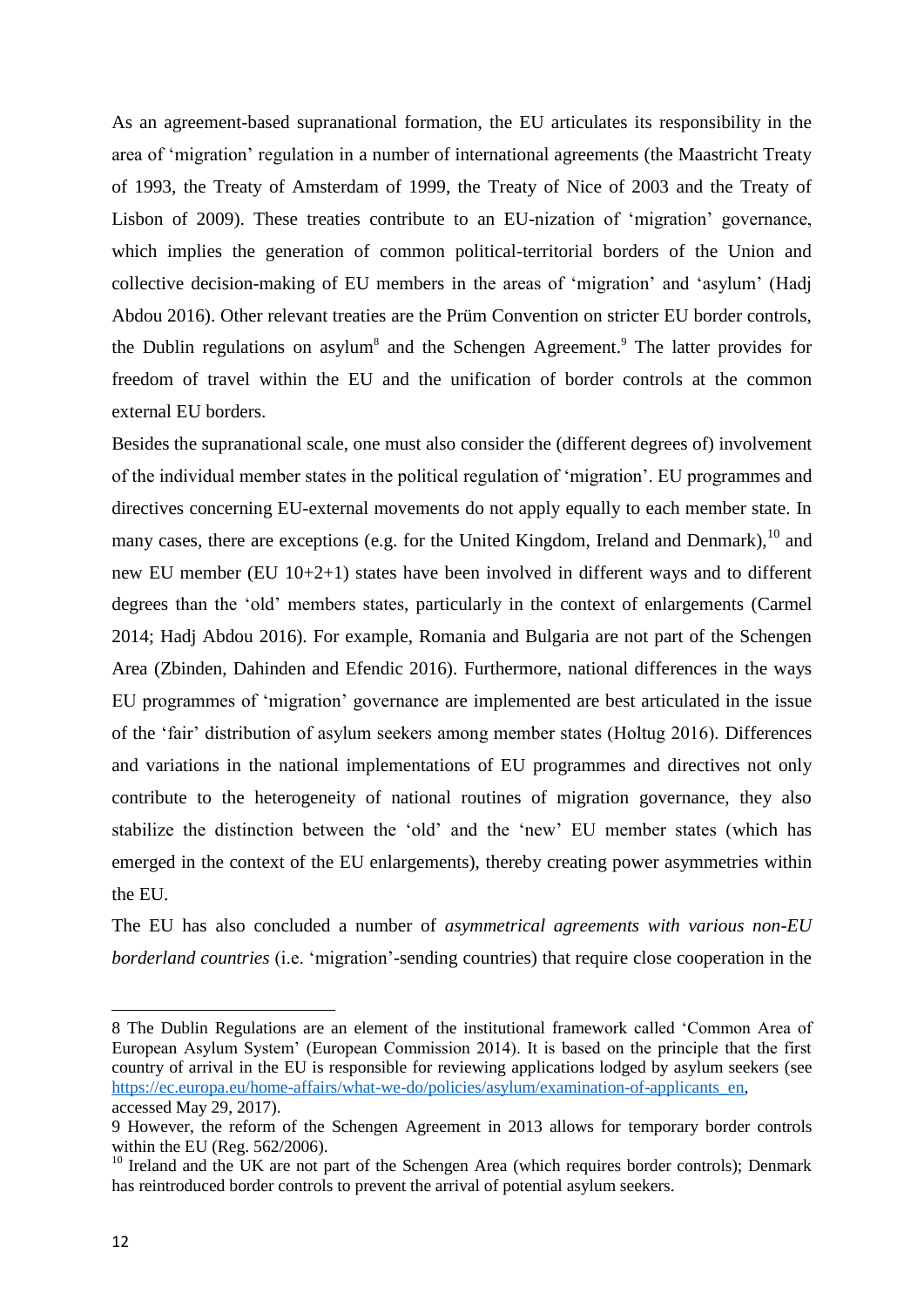policy areas of 'migration' and security governance*.* These agreements are asymmetrical in that the EU has the power to define their content.<sup>11</sup> The first type of these agreements refers to the European Neighbourhood Policy (which includes the *Eastern Partnership*<sup>12</sup> and agreements with a number of Mediterranean countries as part of the *Southern Neighbourhood* programme<sup>13</sup>) and the Association and Stabilization Agreements (in particular, with *countries of Western Balkan*s <sup>14</sup>). The second type of agreements are the so-called Mobility Partnerships between the EU and (neighbouring) non-EU countries, the aim of which is to facilitate temporary labour programmes (Triandafyllidou 2013). The rationale behind these partnerships is the expectation that temporary labour movements from the neighbouring non-EU countries to EU member states have a number of positive effects, in that that a) they benefit the labour markets of the EU member states, that b) mobile individuals can achieve higher incomes and that c) the sending countries benefit as well because the temporary labour 'migrants' reinvest the financial resources they obtain in the EU in the economic development of their country of origin. However, in contrast to the official rhetoric, the main outcome of these programmes is an *enforced temporariness* of stay and work in the EU for those who are subject to these programmes (Horvath 2014). The third type of agreements are the special readmission agreements the EU has concluded in order to 'combat irregular migration'; as of 2017, the EU had concluded readmission agreements with 17 countries (European Commission 2017c). These agreements are based on the principle of 'safe third countries', which became relevant as long ago as 1992 and which make it possible to deport 'irregular immigrants' to the last country from which they migrated to an EU member state. Countries regarded as safe are those that have signed and/or ratified the 1951 Geneva Convention. The principle of safe third countries allows for the deportation of 'irregular

<sup>11</sup>These agreements (partly) incorporate the premises of 'migration management', the main tenet of which is the introduction of market-based principles of selection of 'migrants' and implementation of these principles by non-governmental private organization which become responsible for border control (Geiger 2016).

<sup>12</sup> Eastern Partnership includes, besides the EU-countries, six countries Armenia, Azerbaijan, Belarus, Georgia, Moldova, Ukraine (European Neighbourhood Policy [ENP] (see https://ec.europa.eu/neighbourhood-enlargement/neighbourhood/southern-neighbourhood\_en, accessed May 29, 2017).

<sup>13</sup> The non-EU countries, involved in the Southern Neighbourhood programme include Algeria, Morocco, Egypt, Israel, Jordan, Lebanon, Libya, the Palestinian territories, Syria, Tunisia. [\(European](http://eeas.europa.eu/enp/index_en.htm)  [Neighbourhood Policy \[ENP\],](http://eeas.europa.eu/enp/index_en.htm) https://ec.europa.eu/neighbourhoodenlargement/neighbourhood/southern-neighbourhood\_en, accessed May 29, 2017).

<sup>14</sup> These countries of Western Balkans as official EU candidates include Macedonia, Montenegro, Serbia, Albania; potential EU applicants are Bosnia and Herzegovina, Kosovo, see https://ec.europa.eu/neighbourhood-enlargement/countries/check-current-

status\_en#pc//https://ec.europa.eu/neighbourhood-enlargement/policy/glossary/terms/potentialcandidate-countries\_en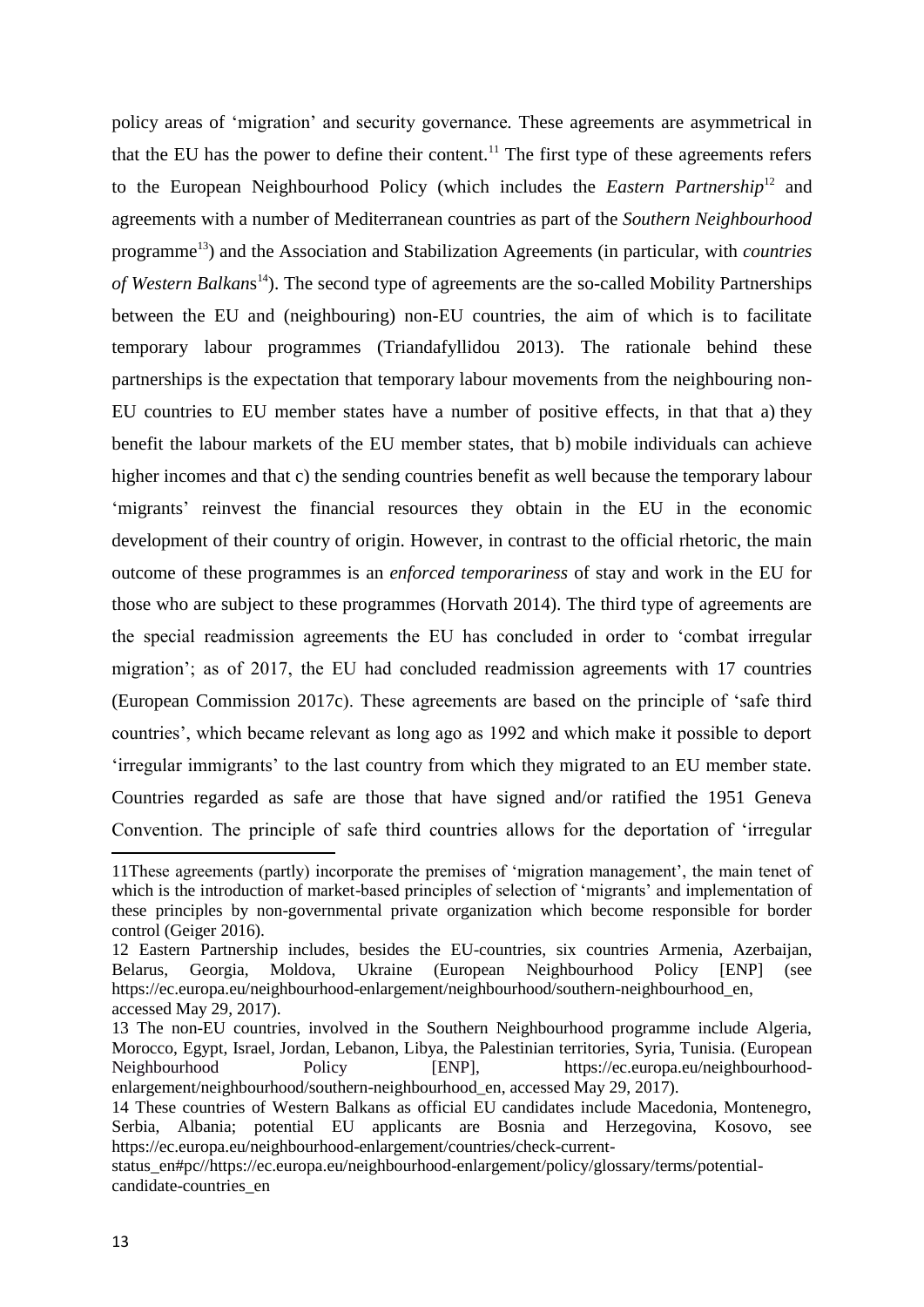immigrants' without the need of a case-by-case review, the argument in favour of this policy being that the principle of non-refoulement enshrined in the Geneva Convention is not violated. In essence, these three types of asymmetric agreements and programmes shift the EU borders and the associated border controls to the territories of non-EU member states.

The various actors involved in the regulation of movements both within the EU and from the non-EU countries contribute to the network of regulatory institutional routines. Resting on the specific definitions of border and membership outlined above, these routines realize the biopolitical regulation of selectivity of entry to and departure from the EU. As the next section will elaborate in detail, these (repetitive) institutional routines incorporate three narratives – economization, securitization and humanitarization.

## NARRATIVES OF ECONOMIZATION, SECURITIZATION AND HUMANITARIZATION IN THE EUROPEAN MIGRATION REGIME AND THE STRATIFICATION EFFECTS INVOLVED

Regulatory frameworks, programmes and directives deploy their power vis-à-vis (im)mobile subjects not only through the repetitive quality of the relevant regulatory routines but also as a result of the performativity of the discursive utterances they incorporate. The European regime of 'migration' can be understood as a nexus of institutional routines, the discursive knowledge they involve (which includes a variety of classifications) and the related power effects on (im)mobile subjects, which generate unequal life opportunities.<sup>15</sup> The discourse of European belonging outlined above, which is based on a juxtaposition of the shifting and maintenance of identitarian boundaries, produces a symbolic horizon that links the political regulation of 'migration', as applied to movements from non-EU countries, to three specific narratives – namely, the narratives of economization, securitization and humanitarization. An indicator of what I regard as the *economization of 'migration'* from non-EU countries is the fact that 'migration' is seen mainly as an economic issue that requires regulation by means of an economic logic on the basis of cost–benefit analysis (Amelina 2017: 113). Codified by references to 'skills', the narrative of economization contains references to class-specific knowledge and positions of (im)mobile subjects. In addition, economization has become one

<sup>15</sup> There are also similarities between the concept of dispositive (Foucault 1990 [1976]) and the notion of 'migration' regime: Both concepts approach forms of governance as a nexus of knowledge and power, which includes heterogeneous elements and has a strategic nature (Amelina 2017: 92). Furthermore, the discursive knowledge that 'migration' regime(s) entail(s) often link(s) institutional criteria for decision-making (e.g. whether or not to grant labour permits) with gender, ethnicity/race, class, space and other inequality-related classifications. 'Migration' regime(s) can be regarded as 'regime(s) of intersection', because they relate various 'axes of difference' with one another.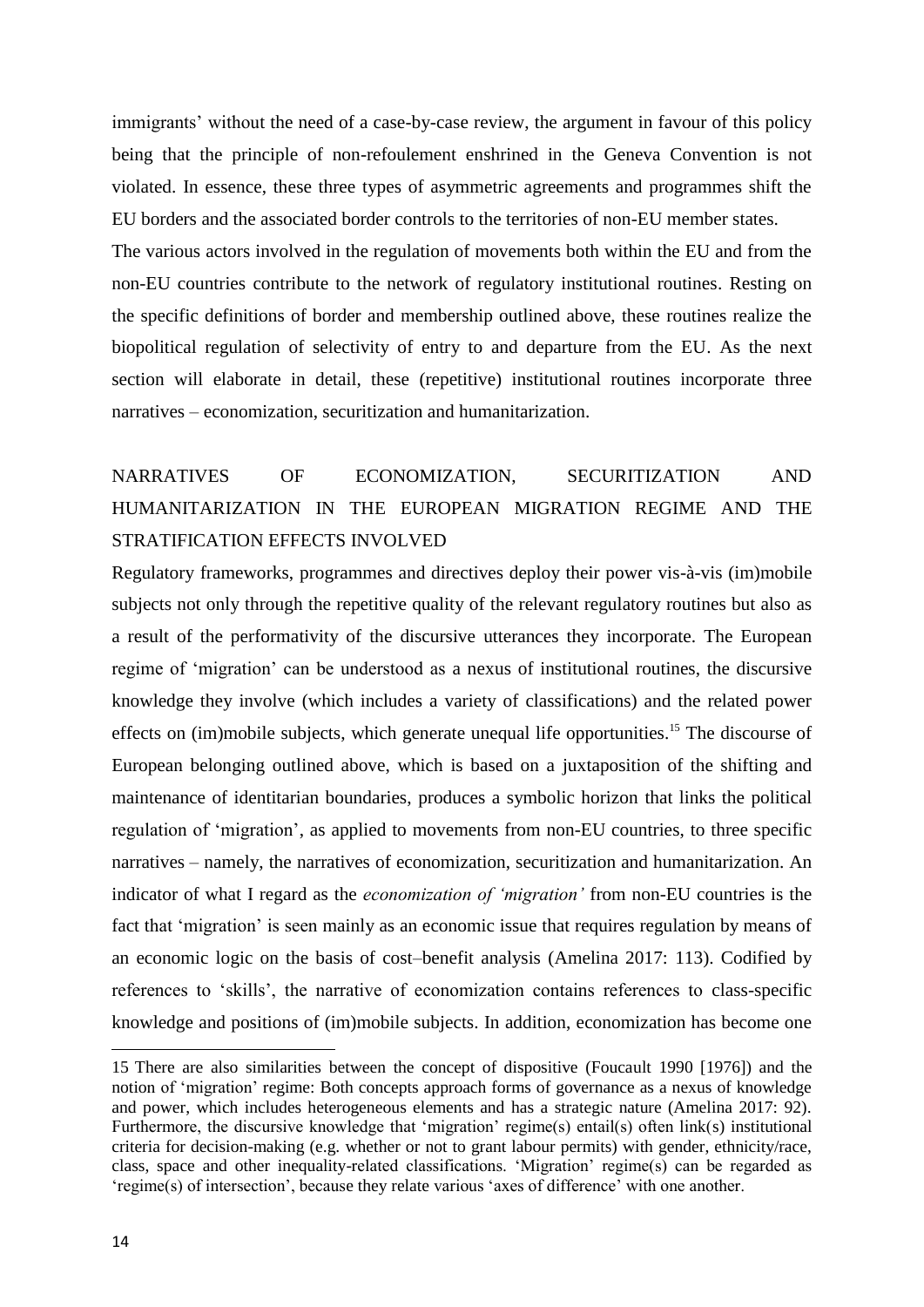of the major aspects by means of which the EU and member state governments are trying to strike a balance between demographic and economic challenges (Carmel 2014).

Because the EU regards as essential the market-based principle of competitiveness (which is related to the notion of European prosperity mentioned earlier), it follows, at the same time, an opposite strategy to compensate for the negative effects of economic freedom by referring to the narrative of security. Thus, the notion of economization is directly linked to the narrative of securitization. Security-related considerations become interrelated with the politics of belonging, in that immigration from non-EU countries is often identified as a risk to 'cultural identity'. Using language of 'cultural similarity', security-related considerations contain classifications related to ethnicity/race and gender, if related to issues of family reunification. According to Jef Huysmans (2006), during the last few years the notion of securitization has become articulated by the use of exceptional security measures in the context of the rhetoric of counter-terrorism and in the subsequent transfer of these measures to the field of 'migration' governance. In addition, Didier Bigo (2002, 2014) emphasizes that professional standards of security experts have been diffusing into the organizations responsible for 'migration control'.

Moreover, the two narratives are complemented by the notion of humanitarianism, which constitutes suffering mobile subjects, particularly in the context of political regulations and institutional routines of asylum. The entry of the latter to the EU is considered lawful only under specific conditions that imply the implementation of the 1951 Refugee Convention into the supranational and national regulations (Boswell and Geddes 2011). The humanitarization of 'migration' turns movers into 'victims' and produces mobile subjects who are, by definition, unable to contribute to the economic prosperity of EU Europe. The narrative of humanitarianism also implies gendered references to 'women-and-children' who need to be saved (Malkki 1996), thus generating a gendered image of 'victims' of violence as opposed to 'dangerous' 'migrant'/'refugee' masculinity. The absence of reference to utility in the figure of the 'asylum seeker' links the humanitarian and security considerations. This interplay between humanitarian and security-related narratives generates a basis for further differentiation between victimized asylum seekers and illegitimate 'irregular migrants', one example being the European Agenda on Migration, which was formulated in response to new 'refugee movements' (European Commission 2015).

Most important, the interplay of these narratives *within the institutional regulatory routines* is conducive to stratification(s) according to categories of legal status that build on the distinction between 'mobility' and 'migration'. This emerging stratification is illustrated in a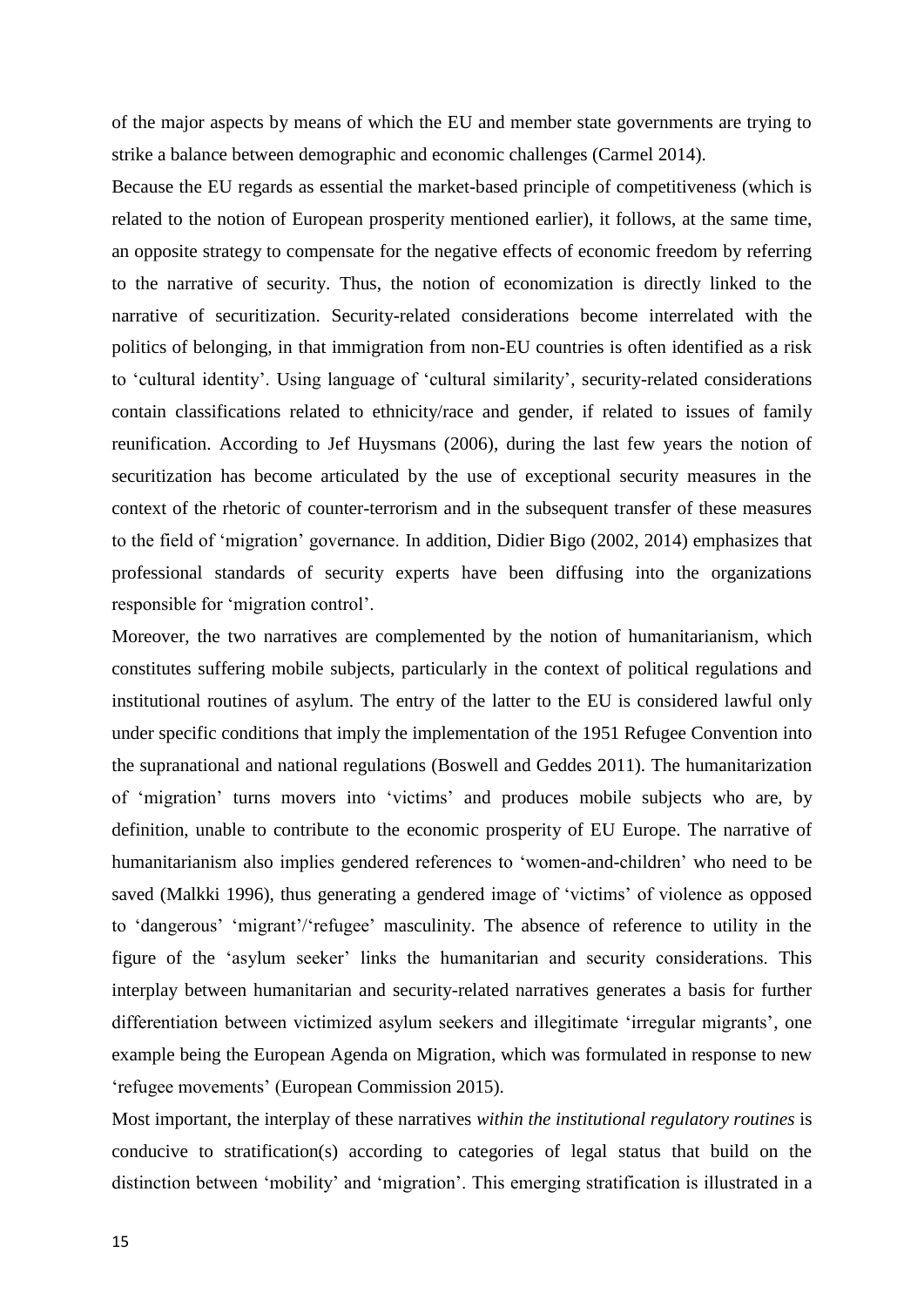study by Emma Carmel and Regine Paul (2013), two political sociologists who have examined the extent to which the legal-status categories specified in the EU regulations contribute to an unequal provision of civic (e.g. entry conditions, movement conditions), economic (e.g. access to the labour market) and social rights (e.g. access to social protection and welfare) for (im)mobile subjects. These authors' analysis reveals a significant difference between the formal scope of rights available to EU citizens and non-EU citizens respectively. While the legal-status categories of EU citizens include two main subcategories (EU citizens and posted workers), the non-EU 'migrants' are differentiated into four subcategories (longterm residents, family members, temporary workers<sup>16</sup> and those under international protection<sup>17</sup>). While mobile EU citizens have nearly full access to a wide variety of these types of rights (with some limitations for posted workers), the scope of rights formally available to non-EU citizens varies according to the respective category of legal status. In particular, individuals with the status of 'international protection' are confronted with the most severe constraints on the scope of rights available to them. To illustrate this point, I would like to briefly outline the EU regulations concerning the conditions of movement, which Carmel and Paul define as an element of civic/political rights.

While the EU citizens are free to move to any other EU member state without having to obtain a visa (though for stays longer than three months, regular employment or selfsufficiency are required), this is not the case for non-EU citizens, for whom these regulations are different. *Long-term residents* may visit another member state without an additional permission for the first three months. The conditions of movement for *temporary workers* vary according to their expected contribution to the economic prosperity of the receiving country. *Intra-corporate transferees* as a subcategory of 'temporary workers', for instance, are relatively privileged compared with 'highly skilled workers', 'researchers', 'students' or 'seasonal workers': they can easily change their place of residence within the EU depending on the location of the branch office of a multinational corporation for which they work, while for *highly skilled workers* and *researchers* (two other subcategories of 'temporary workers') the freedom of movement is limited by the specific conditions under which they work and, in the case of the researchers, by the restrictions imposed by fixed-term employment. *Seasonal workers*, who represent yet another subgroup in the category of 'temporary workers', are

<sup>16</sup> The legal category of temporary worker includes four additional categories: 'highly skilled worker', 'researcher', 'student/pupil volunteer', 'intra-corporate transferee' and 'seasonal worker'. 17 The subcategory of 'international protection' includes three types of legal status: 'asylum seeker',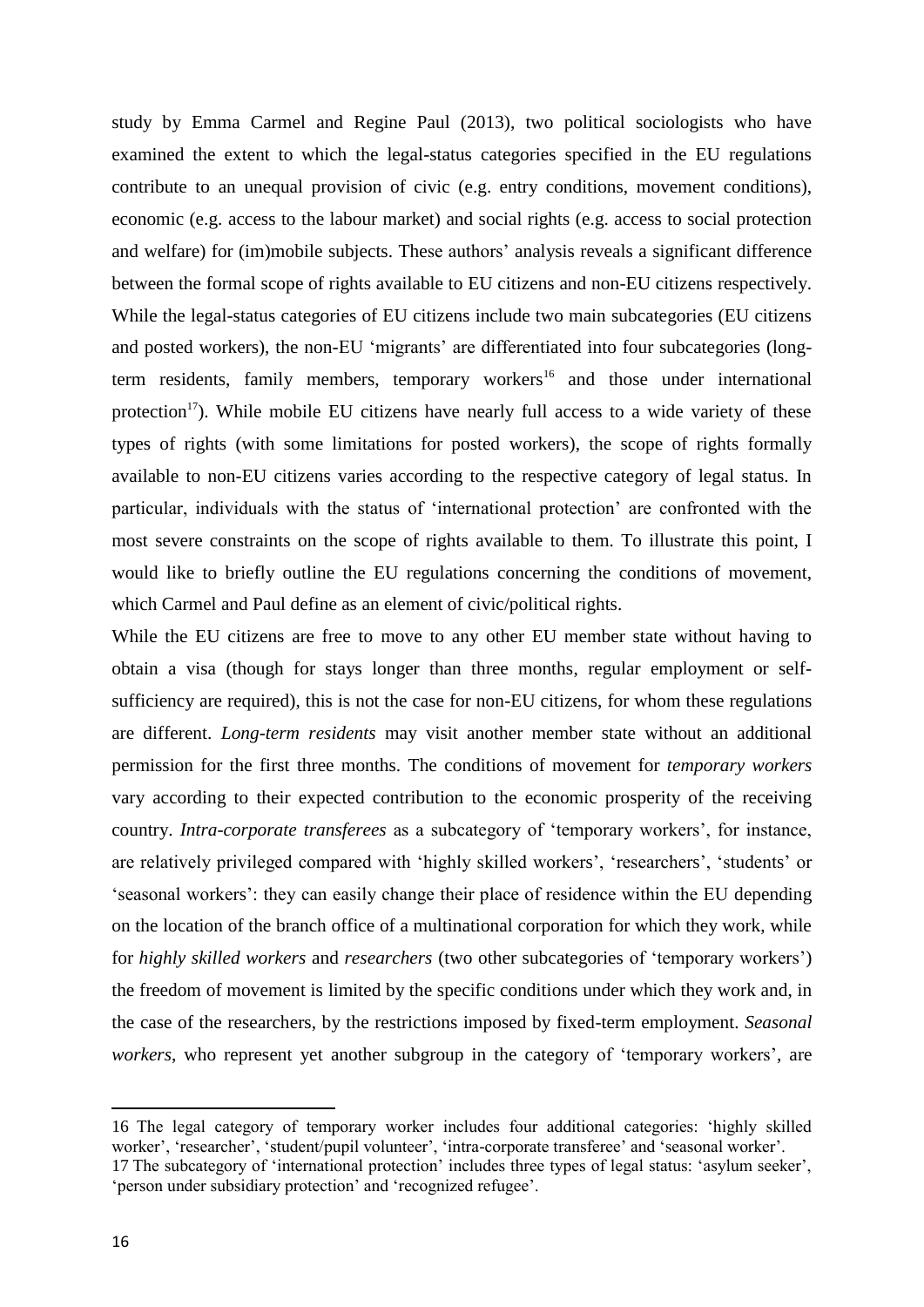faced with explicit restrictions on movement, both within their receiving country and within the EU. Looking at the category of legal status of *international protection*, we can see that the subcategory of 'asylum seekers' is subject to important restrictions on the freedom of movement both within their receiving country and the EU. Unlike in the case of seasonal workers, however, internment is officially permissible because it may be necessary "to ensure that public order is maintained" <sup>18</sup>. These limitations illustrate the stratification effects linked to the interplay of economization, securitization and humanitarianism. Similar stratification effects on the scope of rights available can be observed when it comes to other civic, economic and social rights. Thus, the legal-status category of 'international protection' must be placed at the lower end of the rights-related stratification.

Summing up, the European migration regime (which rests on the distinction between 'mobility' and 'migration') links institutional routines of political regulation of 'migration', narratives of belonging and a stratification of rights and organizes the selective entry to and departure from the EU.

### THE EMERGENCE OF THE EUROPEAN SYSTEM OF MIGRATION AND MOBILITY: CENTRE, SEMI-PERIPHERIES AND PERIPHERIES

However, the hybrid 'migration' regime that channels specific institutional routines not only transforms (some) (im)mobile individuals into 'migrants' but also contributes to the emergence and (temporary) stabilization of the European system of 'migration' and 'mobility'. Building heuristically on the concept of migration system (Kritz, Lim, and Zlotnik  $1992$ <sup>19</sup>. I argue that the current European migration order is characterized by the emergence of a new European system of 'migration' and 'mobility' that in turn is the outcome of enlargement processes.<sup>20</sup> This system is differentiated into a centre ('receiving' states), semiperipheries ('sending' states whose citizens have relatively privileged opportunities for geographic movements) and peripheries ('sending' states whose citizens are underprivileged in terms of chances to move). This system must be approached as a configuration that potentially generates unequal movement opportunities, in that it channels *who may reside in* 

<sup>18</sup> For details, see the "Council Directive 2003/9/EC of 27 January 2003 laying down minimum procedures for the reception of asylum seekers" and the "UNHCR Comments on the European Commission's amended recast proposal for a Directive of the European Parliament and the Council laying down standards for the reception of asylum-seekers" (COM (2011) 320 final) (UNHCR 2011).  $19$ <sup>19</sup> While the theory of migration systems follows a rather naturalized notion of 'migration', this article

reformulates some of its using the socioconstructivist lens.

 $20$  In my other writings on the emergence of the European migration system, I have also used the concept of assemblage (Amelina 2017).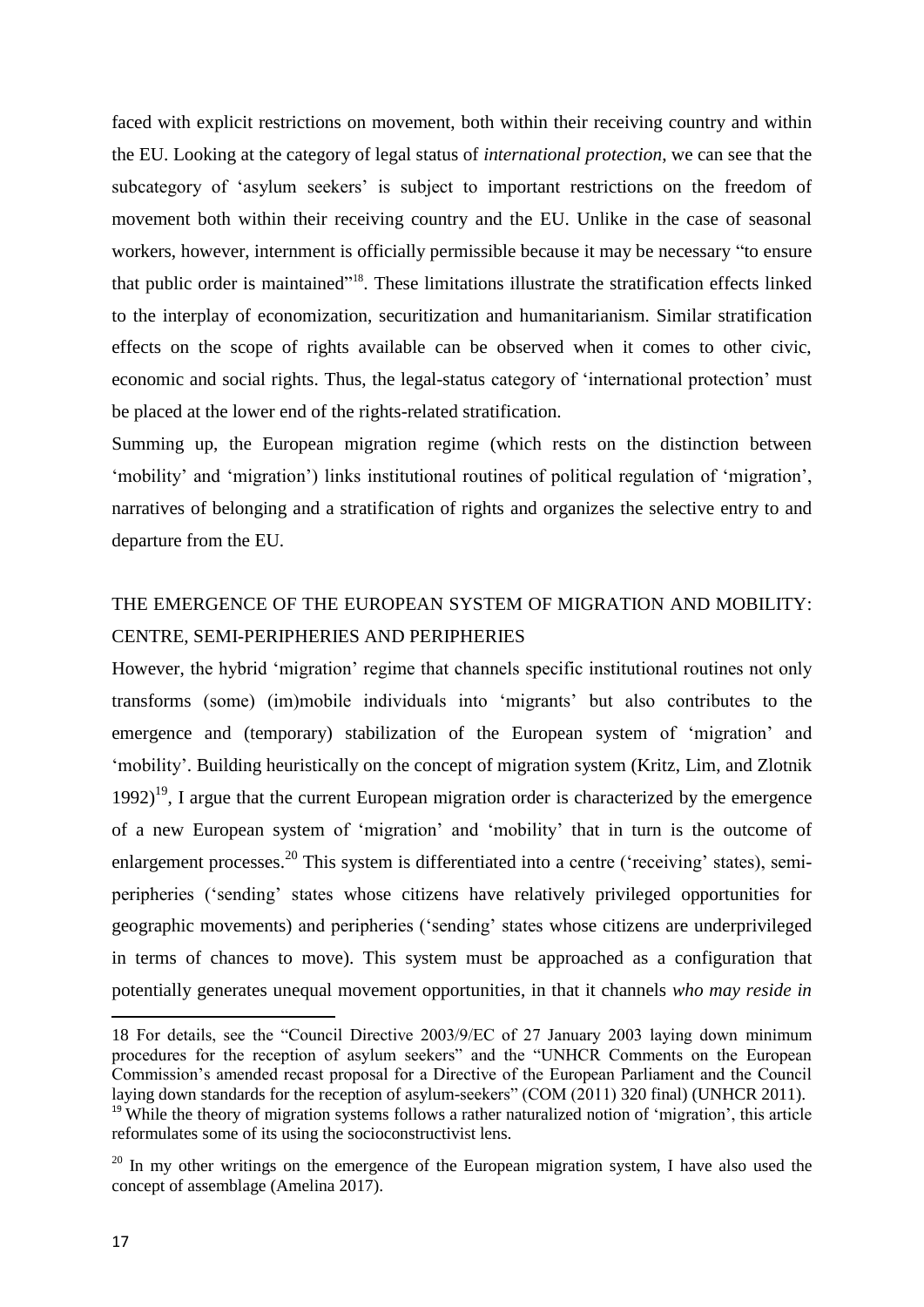#### *the EU when and for how long*.

In this system, *the 'old' EU member states* (the EU-15) <sup>21</sup> represent the centre, which attracts movements both from the 'new' EU member states and from non-EU countries (Zaiceva and Zimmermann 2008). While movers from the EU8 and the EU2 represented 1.22 per cent of the EU15 population in 2009 (Kahanec et al. 2013: 38), non-EU citizens made up 4.5 per cent of the EU15 population in 2007 (Kahanec, Zaiceva, and Zimmermann 2010: 10). Labelled as 'mobility', geographic movements within the 'core' – that is, the EU15 states – are being sometimes addressed as a 'challenge' to European welfare solidarity.

The 'new' EU member states (the EU-10+2+1)<sup>22</sup> can be regarded as (diverse) semiperipheries, because these countries are sending individuals to the 'old' EU member states (the 'centre') while also receiving movers from neighbouring non-EU member states (Zaiceva and Zimmermann 2008; Kahanec et al. 2013). The multiplicity of semi-periphery goes back not only to the diverse histories of enlargement but also to different ways in which 'new' member states are involved in the governance of 'migration' and 'mobility'; Romania and Bulgaria, for instance, as mentioned above, are not the part of the Schengen Area (Zbinden, Dahinden and Efendic 2016). Although geographic movements from 'new' to 'old' member states are also regarded as 'mobility' in official EU language, media discourses in some of the 'old' EU states frame them by the semantics of 'benefit tourism' (Giuletti et al. 2011). Nevertheless, as indicated earlier, in the context of the principle of free movement and the premises of non-discrimination of EU citizens in terms of both labour market access (Reg. 492/11) and social security rights (Reg. 883/2004), the scope of the civic/political, economic and social rights that are formally available to these movers is (nearly) the same as for EU-15 citizens (Carmel and Paul 2013).

Finally, the neighbouring non-EU countries can be regarded as multiple 'peripheries' (at least, from the EU's point of view) that send mobile individuals, primarily to the 'old' EU member states (Kahanec, Zaiceva, and Zimmermann 2010: 10). As noted earlier, the sending countries here are those states that are tied to the EU by asymmetric agreements, mentioned earlier, such as the framework of the European Neighbourhood Policy (i.e. *European Partnership* and the *Southern Neighbourhood Programme*), the Stabilisation and Association Agreement (with *a country group in the Western Balkans*), Mobility Partnerships and

<sup>21</sup> The EU-15 countries are Austria, Belgium, Denmark, Finland, France, Germany, Greece, Ireland, Italy, Luxembourg, the Netherlands, Portugal, Spain, Sweden and the United Kingdom (until May 2004).

<sup>22</sup> EU10 states include Estonia, Latvia, Lithuania, Poland, the Czech Republic, Slovakia, Hungary, Slovenia, Malta and Cyprus), the EU2 – Bulgaria and Rumania, and EU1 – Croatia.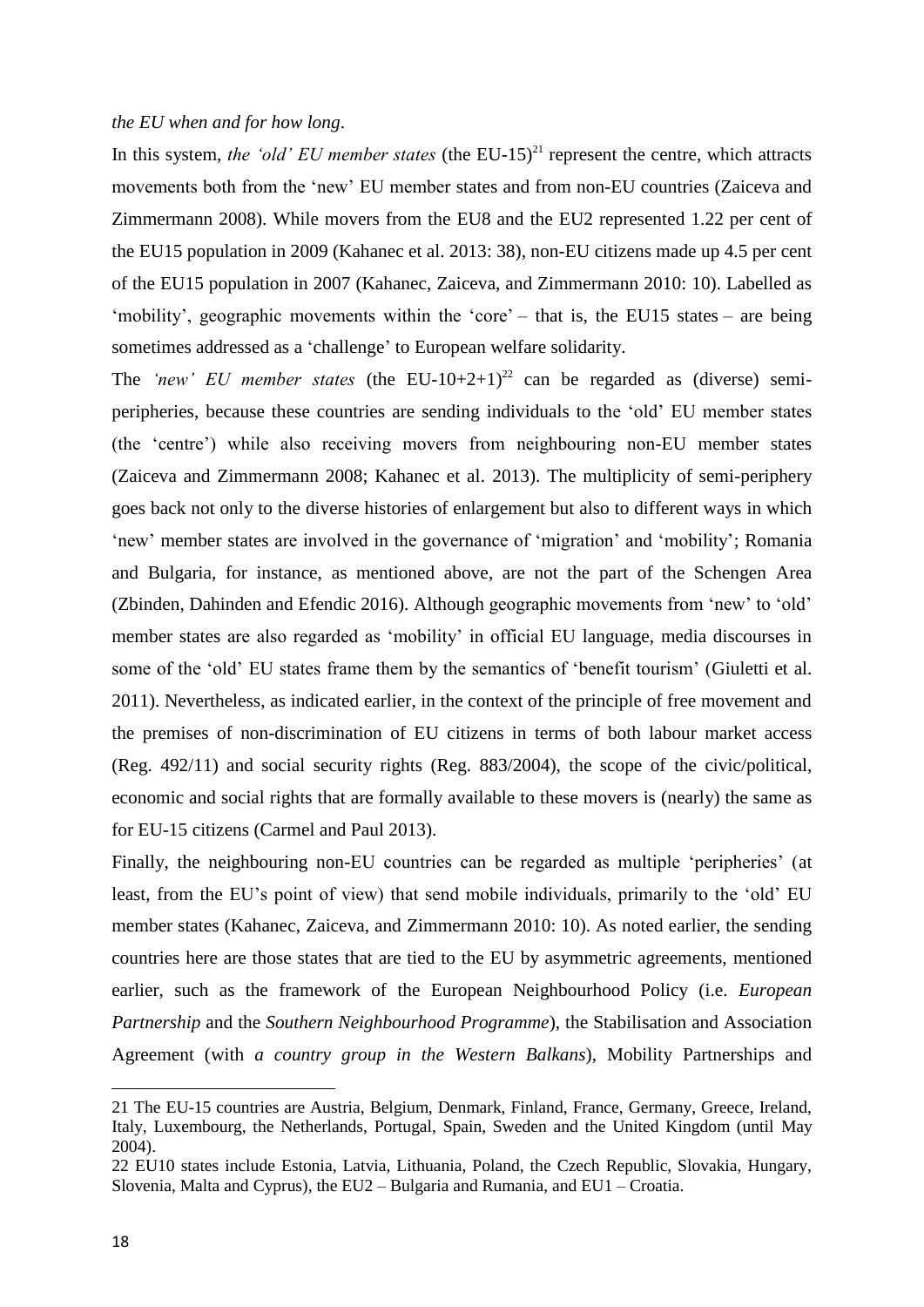readmission agreements. The diverse formats of these agreements, which include regulations in respect to 'migration' and 'security', allow us to speak of multiple 'peripheries'. While these movements are officially referred to as 'migration', the scope of the civic/political, economic and social rights available to movers from states neighbouring the EU is stratified according to economic, security and humanitarian considerations, and while the cross-border linkages of EU citizens are rather problematized, non-EU citizens' transnationalized connections are often addressed as constraints to 'integration' in the receiving contexts.

In other words, the main assumption of the theory of migration systems, which was developed in the 1980s (Kritz, Lim, and Zlotnik 1992) and which is used heuristically here, is that the organization of geographic movements across borders is channelled by the historically specific long-term economic and political relationships between two or more countries. Country pairs such as Mexico–United States or Turkey–Germany are conventionally given as examples of migration systems that were initiated in the historical contexts of guest worker programmes (de Haas 2010). The main distinction between the push–pull theories and the notion of migration system is that the latter requires consideration of the institutional sites of sending and receiving states/localities as essential for the organization of geographic movements, settlement and movers' cross-border linkages. Using these notions, this article argues that since the EU enlargements of 2004, 2007 and 2014, the EU has been providing both the political and the economic frameworks for the emergence of a new kind of system. The relationships between the countries of the 'centre' and countries of the 'semi-peripheries' are linked by conditions such as i) the principle of free movement, which is inscribed in the notion of the EU's supranational citizenship, ii) the emergence of transnationalized labour markets in EU Europe and the premise of non-discrimination against mobile Europeans on the labour markets vis-à-vis immobile citizens, iii) increased isomorphism of tertiary education in the EU, which was initiated by the Bologna Process, and iv) the emergence of the European social security coordination system, which, with the exception of social assistance, is designed to allow for access to and the conversion of various types of social security rights (Carmel, Sojka, and Papiez 2016). The countries of the 'peripheries' are linked both to the 'centre' and the 'semi-peripheries' by various asymmetric agreements cited above. Most important, the European system of 'migration' and 'mobility' is not limited to linkages within country pairs or country triads; rather, it is organized around the relationships between the three above-mentioned categories of states according to their role in the enlargement-processes – that is, the 'old' EU states, the 'new' EU states and the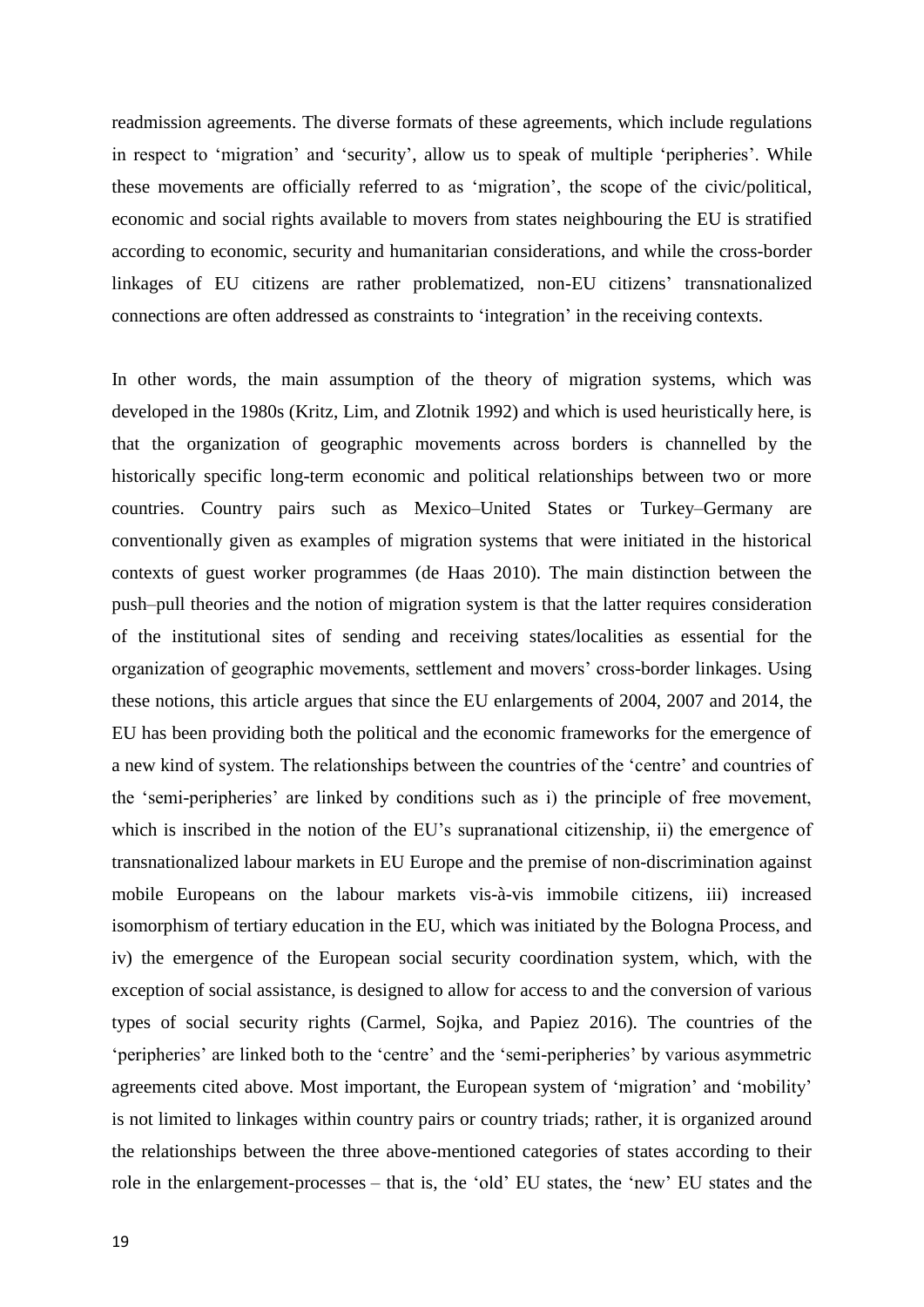states neighbouring the EU.

The analysis provided in this section centred on 'doing migration' in the context of political regulation and the related institutional routines, because their stratification effects (as a result of the specifics of the different categories of legal status involved) have immediate effects in other institutional frameworks as well: $^{23}$  the legal-status category attributed to (im)mobile subjects determines the degree of their access to the labour market, education, welfare, and so on. However, 'migration' is produced not only by institutional but also by organizational routines; for example, the dynamics of the European system of 'migration' and 'mobility' identified above cannot be imagined without the practice of discipline and control exercised by specific organizations.

### *Doing 'Migration' by Organizational Routines: The Social Production of Borders and Disciplining Techniques*

What organizational routines transform individuals' geographic movements across politicalterritorial borders into 'migration'? And how do these routines contribute to the formation of the European migration order? Of particular interest here are specific organizational practices directed at (im)mobile subjects, such as practices of organizations that are responsible for border control and the provision of integration classes, as well as specific practices of dealing with members of organizations, as in the case of diversity programmes.

In considering organizational routines directed at clients of organizations, we can think not only of the consulates of the sending and receiving states or cities' offices for 'multicultural affairs', but also of the foreign national offices that issue residence permits according to specific criteria decision-making (Fuglerud 2004). Other organizational routines that should be mentioned in this regard include those of border security agencies such as the Federal Police in Germany and Frontex for the EU, whose day-to-day routines of border surveillance and control (re)produce political-territorial borders (Léonard 2010). According to Didier Bigo (2014), three types of EU border surveillance experts work in organizations of border control: i) experts specializing in the control of everyday border-crossing, ii) experts who focus

 $\overline{\phantom{a}}$ 

<sup>23</sup> While this section focused primarily on institutional routines that differentiate between 'mobility' (within the EU) and 'migration' (from non-EU countries) and indicated discursive narratives incorporated into these routines, the social production of 'migration' and 'migrants' can also be analysed in the context of other institutional frameworks – namely, by considering institutional routines that generate 'migration', such as routines of law, the economy, science, sports, and so on. The media play a particularly important role in this context, because their selectivity criteria (e.g. scandalization, dramatization, quantification and personalization) create a specific media reality of 'migration' that functions as a self-evident symbolic horizon for the recipients.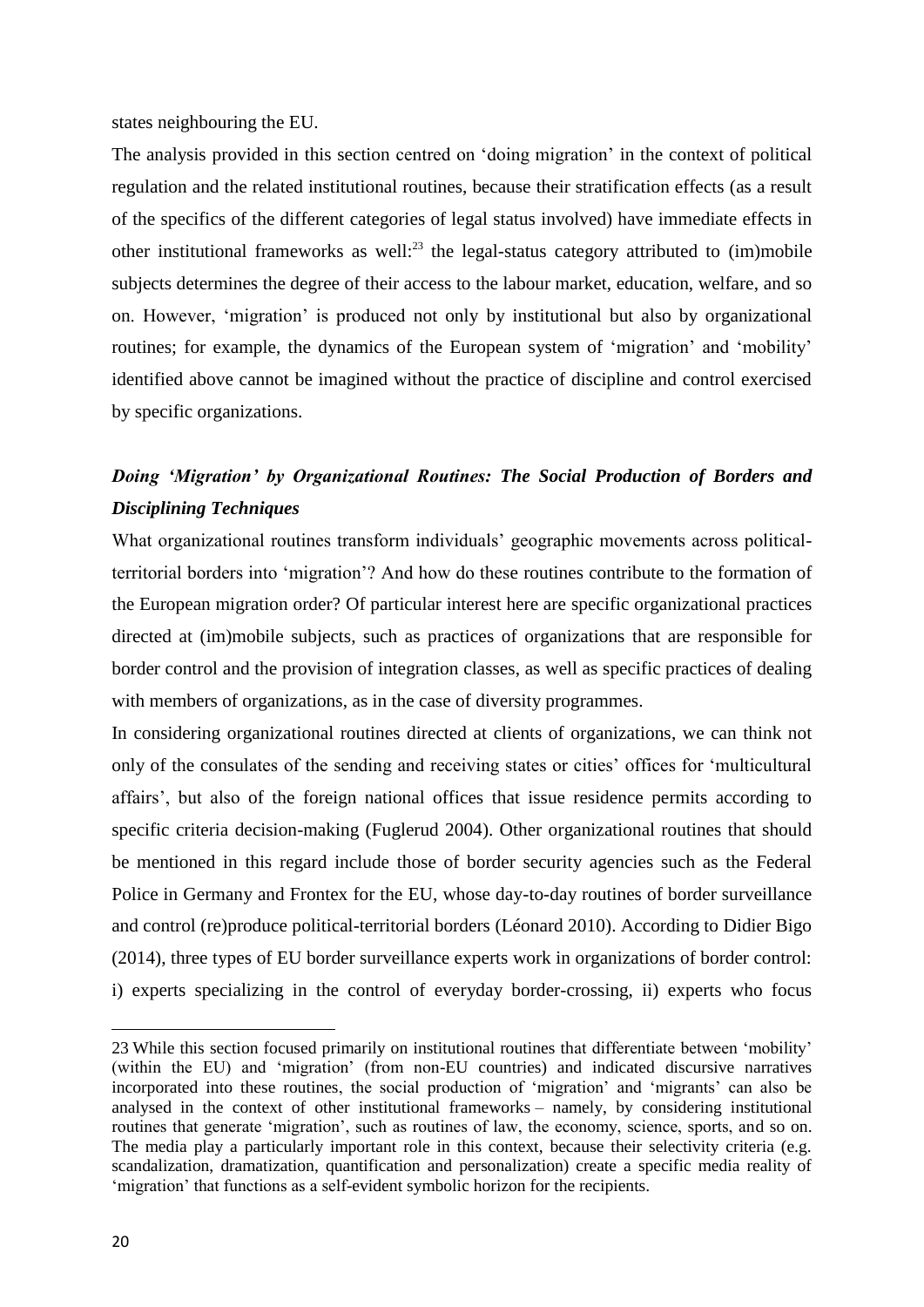primarily on digital border surveillance and iii) military/navy staff who are involved in military operations. The decision-making criteria these organizations build on include specific classifications of 'migrants' that range on a continuum from 'beneficial for the economy' to 'security risk' (Scheel 2017).

Of particular interest for the analysis of the European migration order are the activities of the EU border agency Frontex, which is responsible for coordinating cooperation among EU member states in their efforts to secure the EU's external borders. For this purpose, Frontex provides the national border guards of the EU member states with training and with 'risk analyses' of potential 'irregular' border crossings (Frontex 2015, 2016; Léonard 2010). While there is no obligation for the member states to use any of the coordination mechanisms offered by Frontex, the deployment of the Rapid Border Intervention Teams (RABIT) to prevent unexpected growth of what has been called 'irregular migration'<sup>24</sup> is mandatory. Frontex also has a department that supports the EU member states in deporting undesirable movers to their sending countries. Thus, Frontex' activities contribute to the permanent irregularization of border-crossings that are perceived as illegitimate.

However, organizational routines contribute much more to the social production of 'migration' than just 'doing borders' by ensuring border surveillance and control of specific populations for whom they are responsible: once individuals' movement from one locality to another is concluded, organizational routines transform practices of settlement into a 'process of integration'. Of particular interest here are those organizations that offer 'integration classes' in the receiving countries and implement diversity programmes.

The significant role of integration classes in the social production of 'migration' lies in the (re)production of a distinction between the 'majority society' and 'immigrant minorities' (Amelina 2010). Indeed, the EU's official rhetoric of integration is directed at non-EU citizens, while mobile Europeans are not subject to 'integration' efforts (European Commission 2017b). Being transformed into subjects of 'integration', non-EU citizens become equipped with repertoires of 'integration knowledge' that include a combination of ethnicized/racialized, gendered and sexuality-related images, which reproduce gendered orders of belonging of the receiving contexts (Scheibelhofer 2016).<sup>25</sup> The following passage from a test currently used for naturalization procedures in Germany illustrates this point:

<sup>24</sup> For a detailed analysis of the construction of the legal category of 'irregular migration' in EU migration governance, see Vollmer (2011).

<sup>25</sup> Exceptions to these regulations exist for specific legal-status categories of migrants, such as the 'highly skilled'.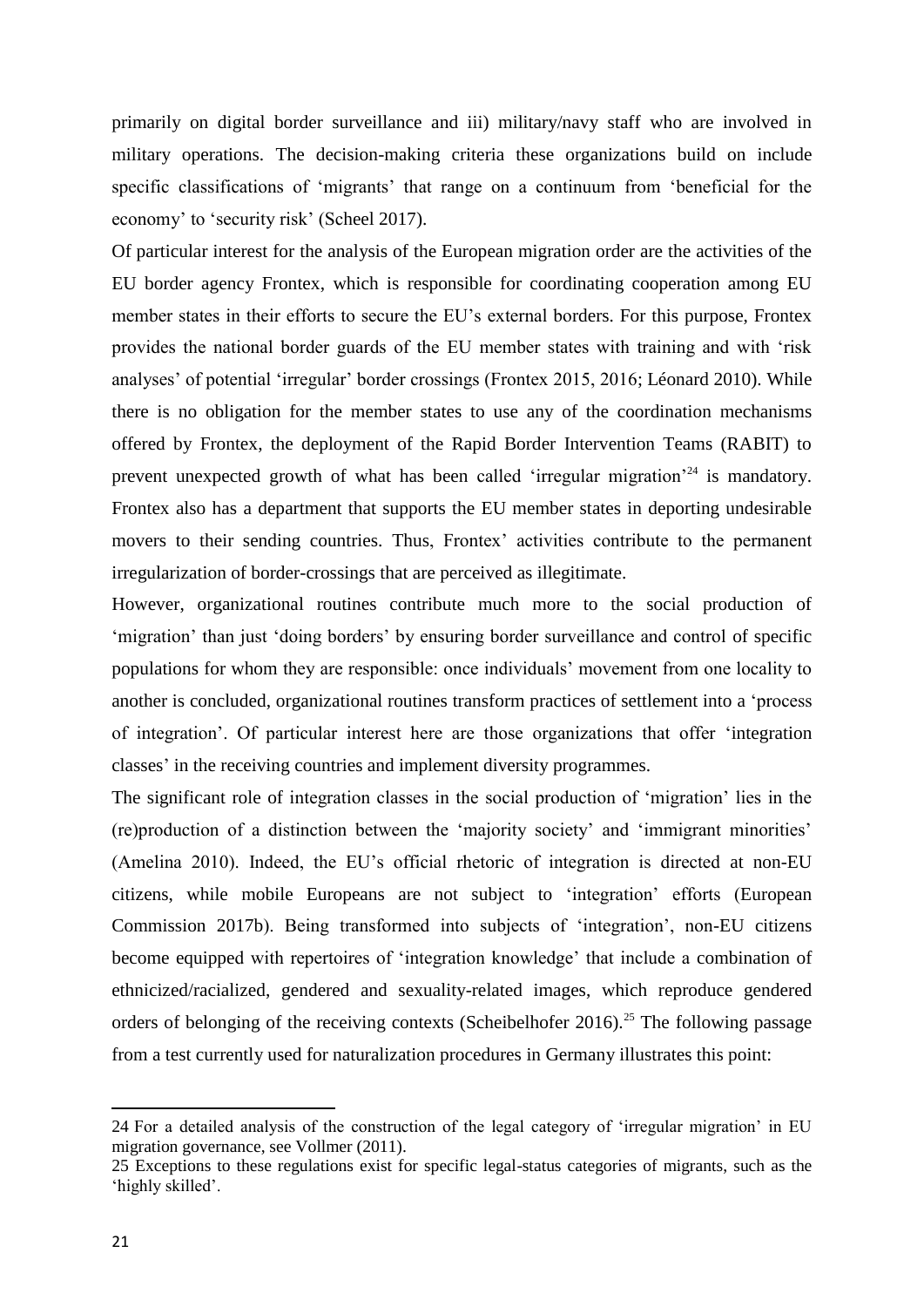| Q. 244: Who is not allowed to live in Germany as a couple? |
|------------------------------------------------------------|
| Hans (20 years old) and Marie (19 years old)               |
| Tom (20 years old) and Klaus (45 years old)                |
| Sofie (35 years old) and Lisa (40 years old)               |
| Anne (13 years old) and Tim (25 years old)                 |

Source: German Federal Office for Migration and Refugees, accessed May 29, 2017

Similar types of gendered notions of belonging and membership are reproduced in other EU countries (see Korteweg 2017). We can see that specific organizations implement integration policies that build on a categorical distinction between a 'We' and an 'Other' (or 'Others'); in the context of EU member states as receiving countries, the notion of 'the Other' is usually used with reference to non-EU citizens (Kmak 2015). Furthermore, while mobile EU citizens' ways of maintaining linkages to their sending countries is usually not a subject of public debates,<sup>26</sup> this is different for non-EU citizens, whose cross-border contacts appear in the media debates as an obstacle to 'integration'. Thus, the distinction between 'We' and 'Other(s)' not only serves as a fundamental principle of organizational decision-making aimed at 'integration', but this distinction in itself appears as the main result of integrational efforts – which make it the main contribution to the (re)production of the European migration order.

While (state-organized) integration courses reproduce gendered semantics of an ethnicized/racialized 'national order of things', the organizational diversity programmes, to mention another type of relevant organizational routine, employ a variety of classifications to create a 'migrant stranger'. They are organizational tools of decision-making used not only by public institutions such as schools, universities and hospitals but also by companies that attempt to reduce the social disadvantages that might emerge from specific social categorizations linked to gender, ethnicity/race, class, sexual orientation, age/generation, health/disability and space (e.g. 'im/mobility') and many others (Burke and Banks 2012; Iverson 2012; Emmerich and Hormel 2013). Diversity programmes might be directed at formal members of organizations involved in the decision-making (e.g. equal opportunities programmes for teachers at schools) or clients of organizations who are not their formal

<sup>26</sup> Public debates around intra-EU mobility usually focus primarily on the figure of 'benefit tourism'.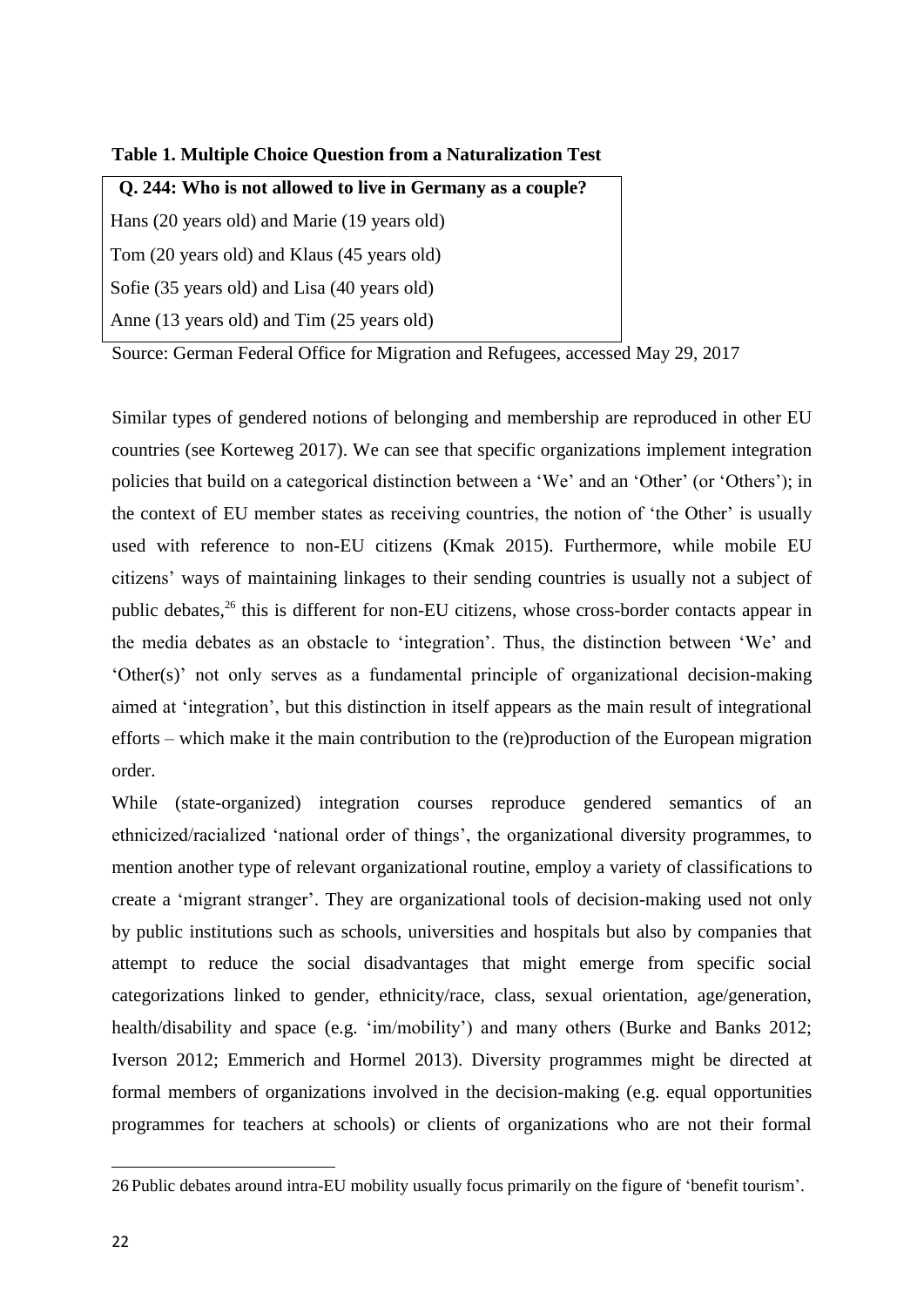members (e.g. diversity workshop programmes for students at universities). Although we can differentiate between various types of diversity programmes – those aiming at equal opportunities for members/clients, those promoting 'cultural diversity' and those targeting the activation of their members and clientele (Groeneveld, Tijdens, and van Buuren 2012: 355) – the main goal of these programmes is to make social distinctions among members or clients of organizations manageable. Such programmes often assume that individual experiences of geographic movements across borders contribute to unequal life opportunities of the respective members/clients of organizations and should be the focus of diversity measures, as considered in their interplay with other dimensions of inequality.

What is worth noting is that such programmes employ the premise of *active* reduction of inequalities and disadvantages through organizational routines. At the same time, the categorical distinctions and classifications involved in these programmes (e.g. those referring to 'migration background', also in its interplay with others) are attributed as inequalityproducing. This attribution has performative effects: defining specific subjects as needy of support contributes to the stabilization of the meaning of the respective classifications' (e.g. 'gender', 'migration background') as generating inequality (Amelina 2017: 98). Thus, these diversity programmes function as a specific social technique that employs semantics of inequality reduction while actually reproducing the inequality-generating effects of the respective classifications<sup>27</sup>, and as a result, these programmes' contribute to the European migration order by producing a 'migrant other' with a variety of potential disadvantages.

The powerful role of the above-cited organizational routines in the social production of 'migration' derives primarily from the fact that the social techniques they involve discipline the 'migrant stranger', and these disciplining effects resonate even beyond the immediate sphere of organizations (Walters 2016). In other words, organizations combine certain performative migration-producing categorizations with regulations, statistics, measures and programmes, which they then direct at predefined 'populations' of ([im]mobile) subjects.

At this point, I would like to briefly mention the ambivalent contribution of diasporic organizations' social routines to processes of 'doing migration'. On the one hand, some of these organization form organizational networks to speak 'in the name of migrants' to the

<sup>27</sup> This reading goes back to the socioconstructivist and cultural-sociological interpretation of intersectional theories, the main argument of which is that classifications (linked to gender, ethnicity/race, class, sexuality, age/generation, health/disability and space) become inequalityproducing when they are linked to hierarchizing categorizations. In this regard, we can also approach diversity programmes as 'regimes of intersection', which bring together various of the classifications already mentioned, signify them as inequality-generating and make them – through this signification – inequality-producing (Amelina 2017: 98).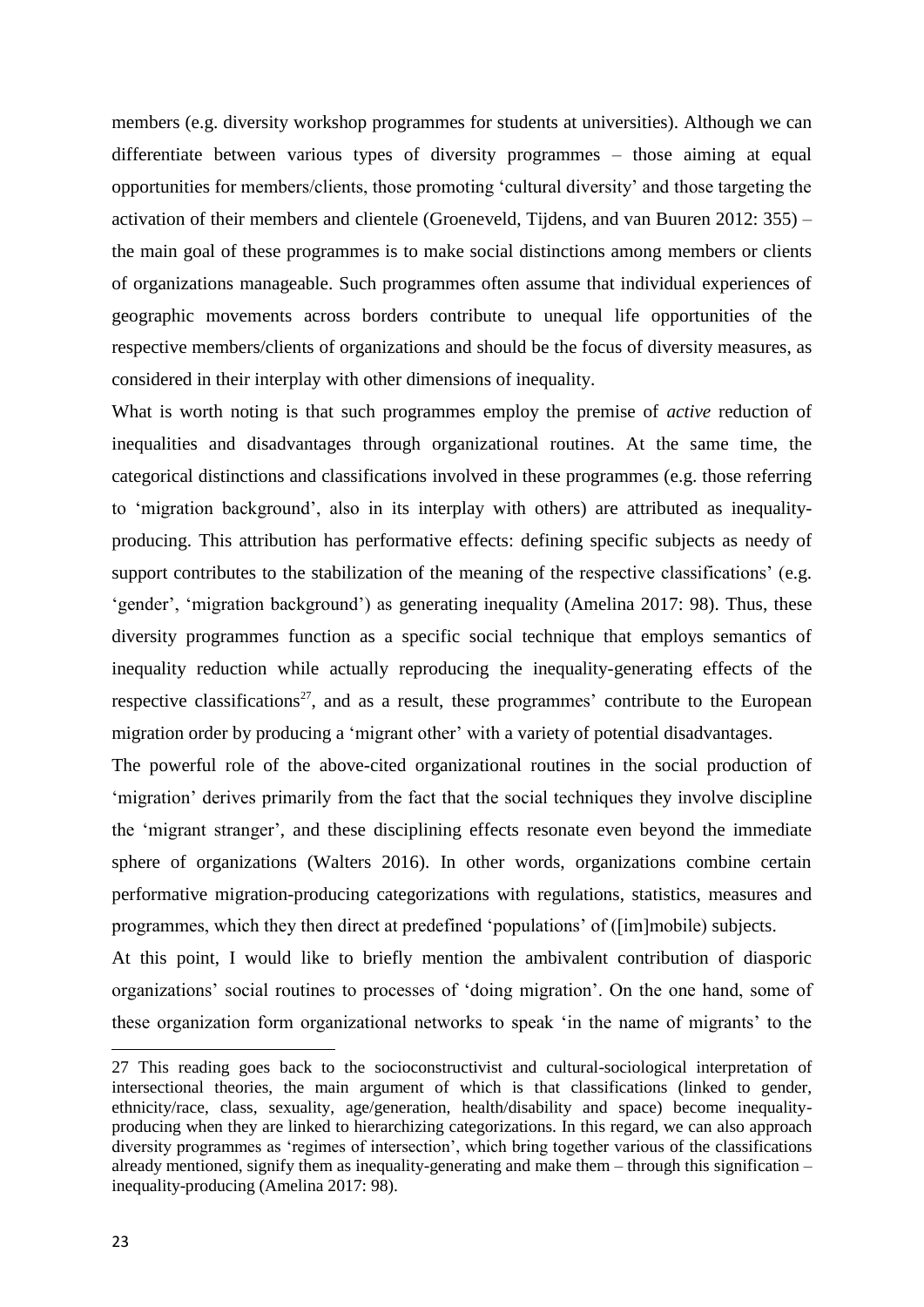state authorities of receiving countries (e.g. the German Islam Conference), and therefore stabilize the figure of the 'migrant Other' (Amelina and Faist 2008). On the other hand, by maintaining transnationalized linkages to the sending countries, some these organizations and associations question 'the national order of things' and the dominant images of 'migrants' as individuals in need of integration (Pries and Sezgin 2012). Their activities open a space for articulation of (im)mobilie subjects' agency beyond (and sometimes against) the dominant relations of European migration order (Mezzadra 2011). The effects of disciplining techniques and of their contestations by some diasporic organizations evolve in face-to-face interactions, which are based on the principle of mutual perception of presence by social actors.

### *Doing 'Migration' by Stigmatization and Othering: The Significance of Interactional Routines*

Under what conditions is cross-border geographic mobility transformed into 'migration' in situations of face-to-face presence, which corresponds to the micro level of social life? I argue that it is not so much the interactive everyday practice of travelling as such that is of relevance here, but mainly the face-to-face routines in a wide variety of social contexts such as border controls, neighbourhoods, workplaces or households. In such contexts, experiences of social proximity and distance are produced according to articulations of belonging and membership (i.e. patterns of discursive knowledge incorporated into the routines) that combine space-related classifications (e.g. references to geographic movements or immobility) with ethnicized/racialized, gendered and class-related classifications, among others. In other words, the subjectification as 'migrant' or 'non-migrant' is linked to interactive routines (and related attributions) that build on repertoires that include gestures, facial expressions and questions. The question 'Where are you from?' is a key element of such a repertoire of everyday interactions (Raj 2003). If these everyday attributions connect to the dominant discursive figures of integration and assimilation, they generate stigmatizing effects. Erving Goffman defined stigma as a relationally constituted difference that simultaneously attracts, repulses and dehumanizes those 'bearing it':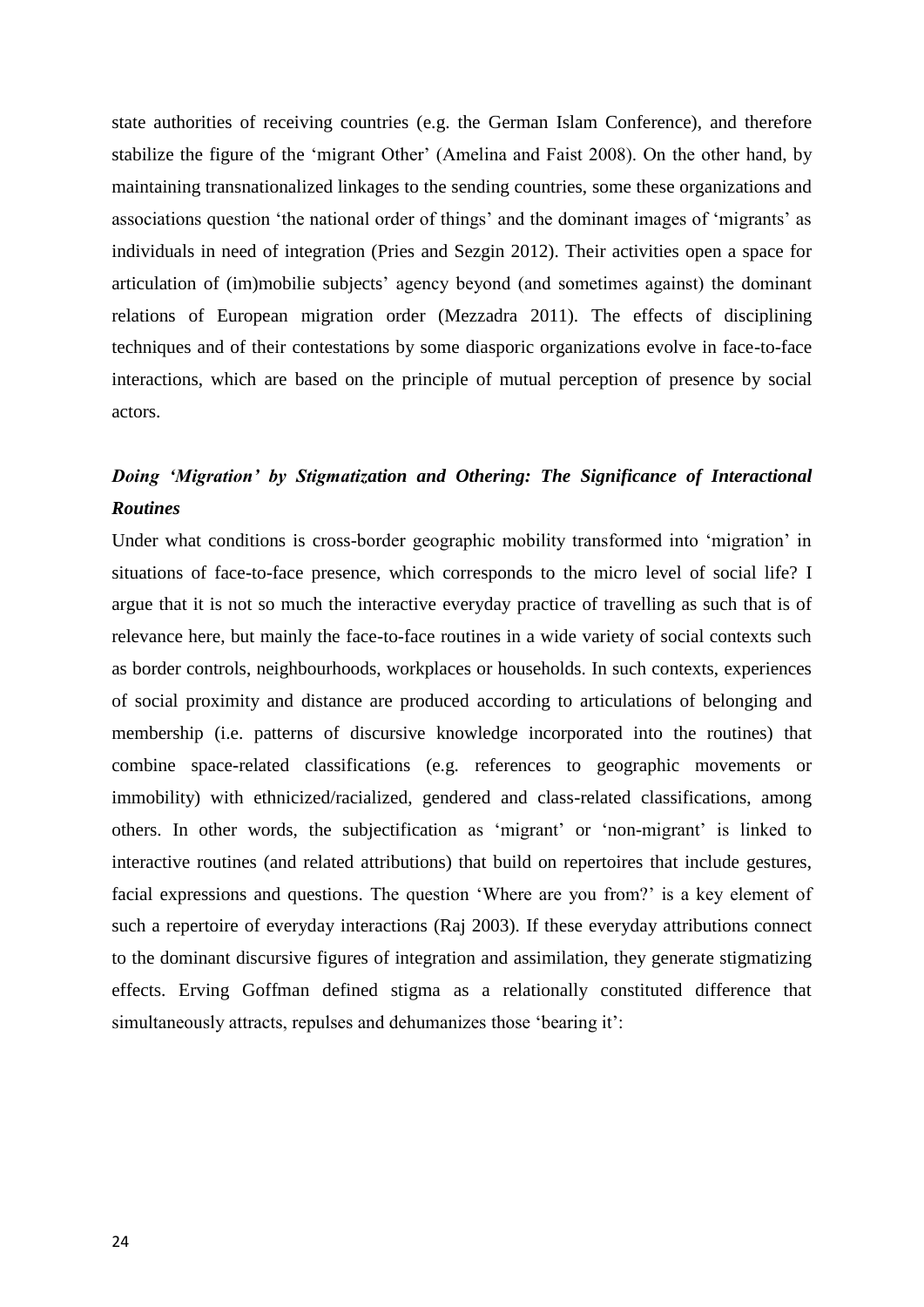"By definition, of course, we believe the person with a stigma is not quite human. On this assumption we exercise varieties of discrimination, through which we effectively, if often unthinkingly, reduce his life chances. We construct a stigma-theory, an ideology to explain his inferiority and account for the danger he represents, sometimes rationalizing an animosity based on other differences" (Goffman 1963: 5).

Besides the stigmatizing outcomes, the interactive production of 'migration' can contribute to the formation of hybrid and fragmented forms of membership in the contexts of neighbourhoods, diaspora associations and families. For example, recent analyses of urban neighbourhoods indicate that in some urban areas boundary-making between 'migrant' and 'non-migrant' is of lower significance than expected in media debates (Vertovec and Nowicka 2014). Other studies indiciate positive (self-)perceptions of 'migrant' images in contexts of diasporic networks (Zirh 2012), while yet others emphasize that the meaning of 'being a migrant' varies in the context of families and family-networks, because family members not only draw a distinction between those who have left and those who have remained but often connect these distinctions to emotional proximity among family members (Barglowski, Amelina, and Bilecen 2017). Finally, as the scenes of movers from Syria and Afghanistan being welcomed at Munich Central Station during the 'long summer of 2015' show, face-to-face interactions can be connoted with heroic imagines of 'migration' and 'migrants' that open opportunities for a change in the predominant migration order.

In sum, analysis of 'doing migration' through interactional routines equips us with tools to understand various micro-forms and meanings of the social (re)production of 'migration' and the potential for the contestation of dominant migration orders. In the context of some emancipatory movements, the everyday contestation of these orders by self-organized 'migrant' protests may even contribute to processes of 'un-doing migration' (Oliveri 2016).

#### **Concluding Remarks**

This article identified some elements of the contemporary European migration order that transform some (im)mobile subjects into 'migrants' and some geographic movements across political-territorial borders into 'migration'. The term 'migration order' denotes social configurations that bring together social routines, discursive knowledge and related power effects, which become articulated at three levels of the social. First, on the macro level of institutions, we can examine how the institutional routines of political 'migration' regulation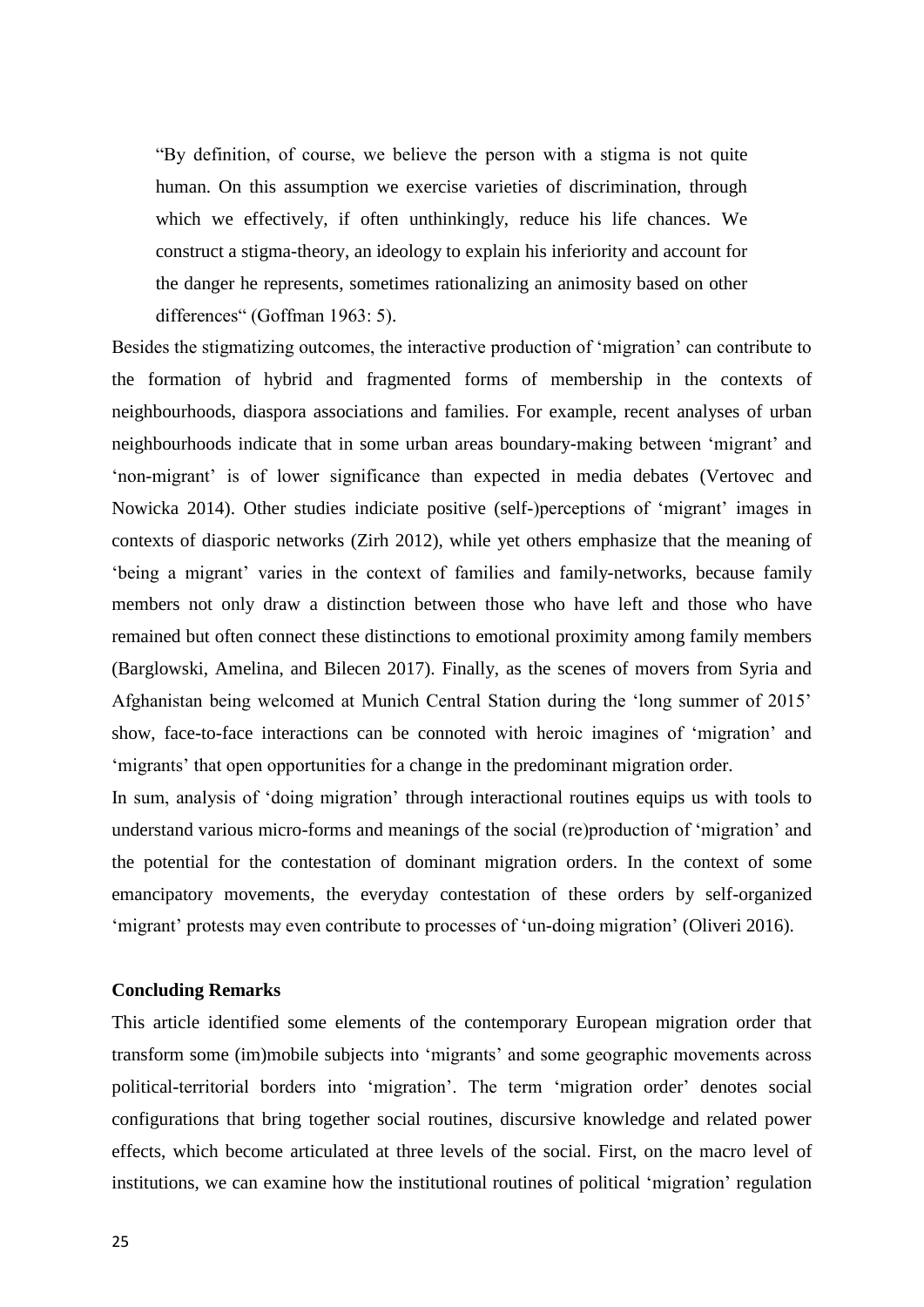contribute to the channelling of the direction and 'size' of geographic movements both within the EU and from non-EU countries to EU Europe. This focus enables us to trace the (re)production of the inequality-generating European system of 'migration' and 'mobility'. The respective institutional routines are not only tied to the normalization of 'mobility' within the EU and the problematization of 'migration' from the non-EU neighbouring countries, they also incorporate notions of belonging related to gender, ethnicity/race, class and space, which are inscribed into narratives of economization, securitization and humanitarization. Second, organizational decision-making routines of surveillance, integration and diversity management have disciplining effects that support the everyday production of the envisaged European system of 'migration' and 'mobility'. However, these organizational routines are not uncontested by definition, they may be transformed, not least through the routines of (some) diasporic organizations and the counter-agency against the dominant migration order. Third, on the level of face-to-face interactions, everyday experiences of social distance are produced in situations in which participants in everyday conversations make use of predominant integration and assimilation narratives. At the same time, however, face-to-face interactions open greater opportunities for (im)mobile subjects' agency to avoid or undermine organizational techniques that are used to discipline them. At this level of social life, the potential to resist or change the predominant migration order has a better chance of being articulated, particularly in comparison with the level of institutional routines. On the other hand, this does not mean that 'migration' is by definition 'undone' by routines of face-to-face interactions; rather, the attention given to this level of social life allows us to identify a variety of 'doing migration' processes in face-to-face interactions, as well as forms of questioning-cum-resisting social attributions as a 'migrant'.

In concluding this article, I would like to emphasize the main benefits of synthesizing social constructivism, the praxeological approach and the perspective of the Foucauldian sociology of culture and knowledge. The 'doing migration' approach makes it possible to address 'migration' as socially generated by concrete doings such as interactive, organizational and institutional routines. 'Social production' as used here should not be mistaken for a subjective imagination or a process that does not have social consequences. On the contrary, this approach focuses on very concrete 'doings' and 'sayings' in relation to 'migration', paying particular attention to discursive knowledge (e.g. narratives of belonging and membership) inscribed in social routines (this is the socioconstructivist element of the proposed concept). This lens allows us to avoid the naturalization of 'migration' and to focus instead on social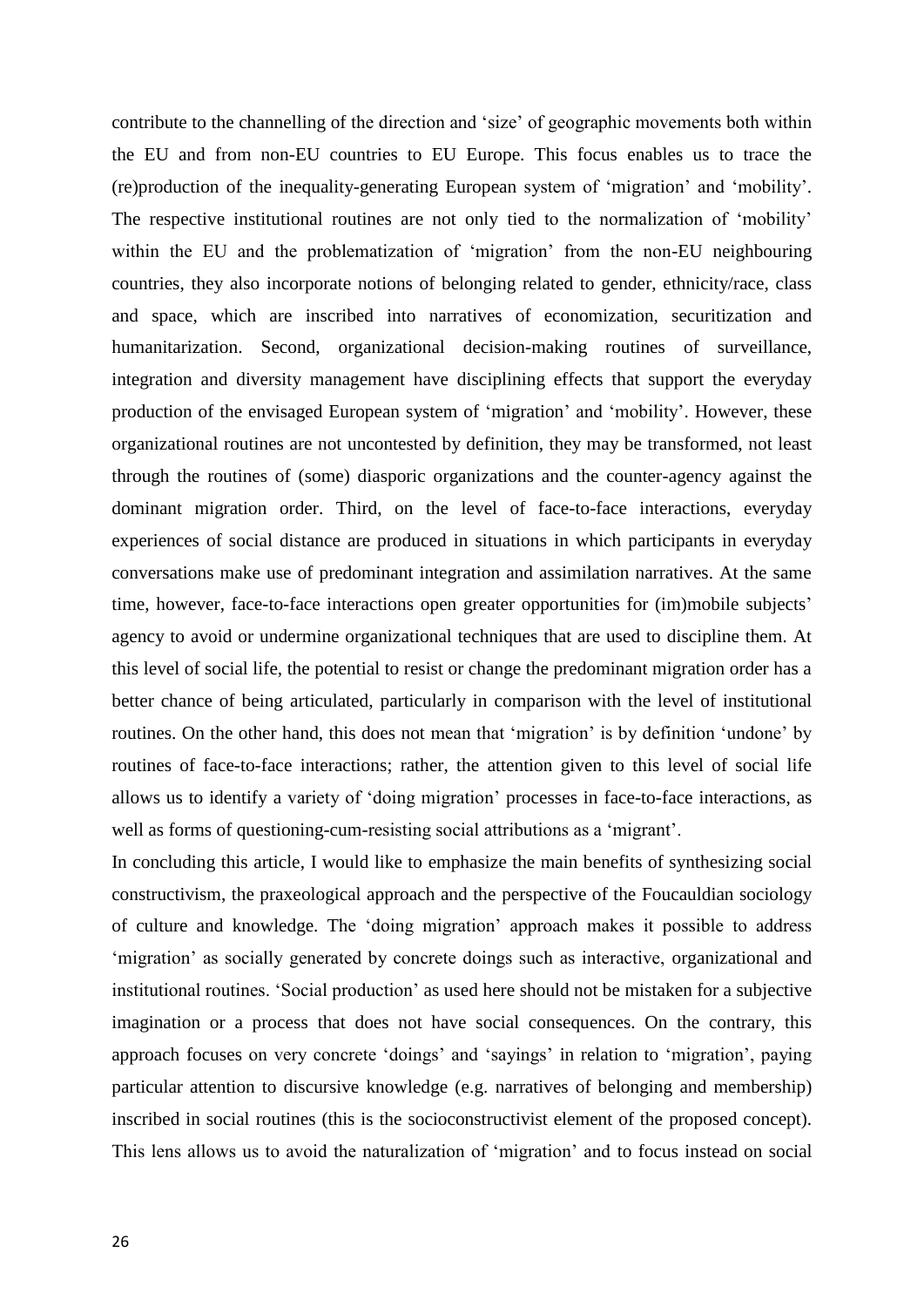techniques that turn some mobile and immobile<sup>28</sup> subjects into 'migrants'. In addition, the 'doing migration' approach allows us to pay attention to the interplay of institutions, power and knowledge, meaning that 'migration' is not a result of the geographic movements of individuals as such, but rather of interactive, organizational and institutional repetitive practices and routines (the praxeological element of the proposed concept). Finally, the approach presented here also draws attention to the power effects of (temporarily) stabilized (institutional and organizational) definitions of migration (and integration), highlighting their performativity. These definitions combine classifications related to gender, ethnicity/race and class, among others, with spatial classifications (e.g. 'here', 'there', 'distant', 'close' etc.), and they develop into narratives of belonging that contribute to what Janine Dahinden (2016) calls the 'migrantization' of social reality. Thus, the stabilization of certain definitions of 'migration' (and 'integration') and their inscription into political regulations and social routines have power effects on both mobile and immobile individuals (these are the elements from the sociology of culture and the sociology of knowledge in the proposed concept). Thus, the 'doing migration' approach focuses on intersubjectively shared orders of knowledge about 'migration' that are incorporated into and guide social practice.<sup>29</sup> Building on the reflexive turn in migration studies, this article proposes to moving beyond the analysis of 'the Stranger' as conceived by Georg Simmel and to examine, instead, the social production of the 'migrant' by paying attention to the knowledge, routines and power effects involved.

<sup>28</sup> It should not be forgotten that the transformation of an individual into a 'migrant' starts with the process of social attribution: not every individual who has experienced geographic movements is regarded as a migrant, and some individuals who do not have experienced geographic movements may be regarded as a 'migrant', as is evident in the debates about 'second' and 'third' 'migrant generations').

<sup>29</sup> In doing so, the approach proposed follows the strong version of cultural sociology as it was formulated by Jeffry Alexander and Smith (2001), who in analysing the relationship between the 'culture' and the 'structure' understands 'culture' as the explanatory variable for dynamics in social structuration.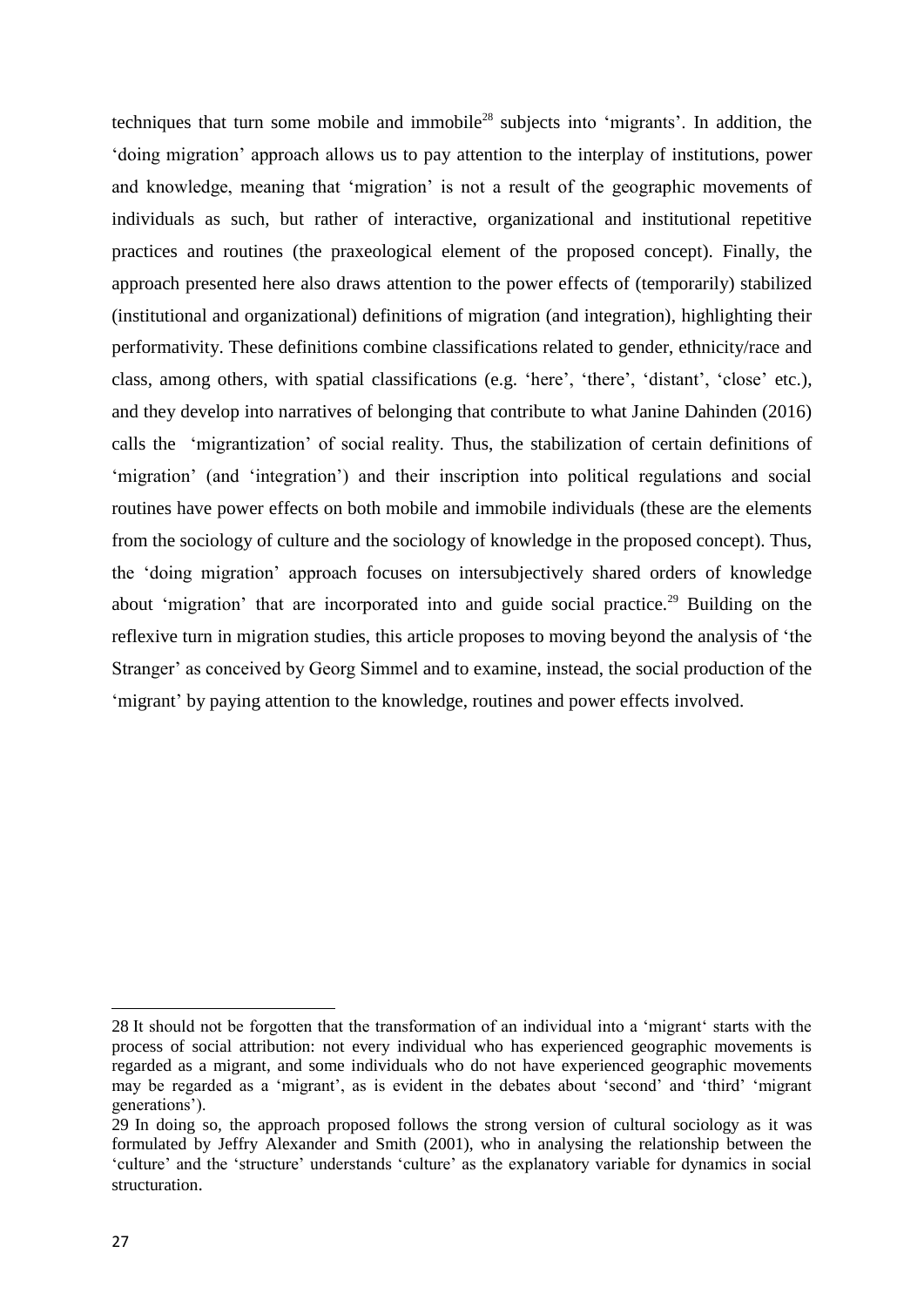#### **References**

- Alexander, J., and P. Smith, P. 2001. "The Strong Program in Cultural Theory: Elements of a Structural Hermeneutics." In *Handbook of Sociological Theory*, edited by J. H. Turner, 135–150. New York: Springer Science.
- Amelina, A. 2017. T*ransnationalizing Inequalities in Europe: Sociocultural Boundaries, Assemblages and Regimes of Intersection.* Abingdon: Routledge.
- Amelina, A., and T. Faist. 2008. "Turkish Migrant Associations in Germany: Between Integration Pressure and Transnational Linkages." *Revue Européenne des Migrations Internationales* 24(2): 91–120. doi: 10.4000/remi.4542
- Amelina, A., H. Markova, and J. Fingarova. 2016. "A Comparative Analysis of the Portability of Social Security Rights within the European Union: Bulgaria-Germany Case Study." *WSF Policy Brief No. 2/2016*. Frankfurt am Main: Welfare State Futures.
- Amelina, A., D. D. Nergiz, T. Faist, and N. Glick Schiller. 2012. *Beyond Methodological Nationalism: Research Methodologies for Cross-Border Studies.* Abingdon: Routledge.
- Amelina, A. 2010. "Transnationale Migration jenseits von Assimilation und Akkulturation". *Berliner Journal für Soziologie* 20(2): 257-279.
- Anthias, F. 2012. "Transnational Mobilities, Migration Research and Intersectionality: Towards a Translocational Frame." *Nordic Journal of Migration Research* 2(2): 102–110. doi: 10.2478/v10202-011-0032-y
- Barglowski, K., A. Amelina, and B. Bilecen. 2017. "Coming Out within Transnational Families: Intimate Confessions under Western Eyes." *Social Identities: Journal for the Study of Race, Nation and Culture*. doi: 10.1080/13504630.2017.1310041
- Beck, U. 2007. "Beyond Class and Nation: Reframing Social Inequalities in a Globalizing World." *The British Journal of Sociology* 58(4): 679–705. doi: 10.1111/j.1468- 4446.2007.00171.x
- Bigo, D. 2002. "Security and Immigration: Toward a Critique of the Governmentality of Unease." *Alternatives: Global, Local, Political* 27(1): 63–92. doi: 10.1177/03043754020270s105
- Bigo, D. 2014. "The (In)Securitization Practices of the Three Universes of EU Border Control: Military/Navy – Border Guards/Police – Database Analysts." S*ecurity Dialogue* 45(3): 209–225. doi: 10.1177/0967010614530459
- Bojadžijev, M., and S. Karakayalı. 2010. "Recuperating the Sideshows of Capitalism: The Autonomy of Migration Today." *e-flux* 17. http://www.e-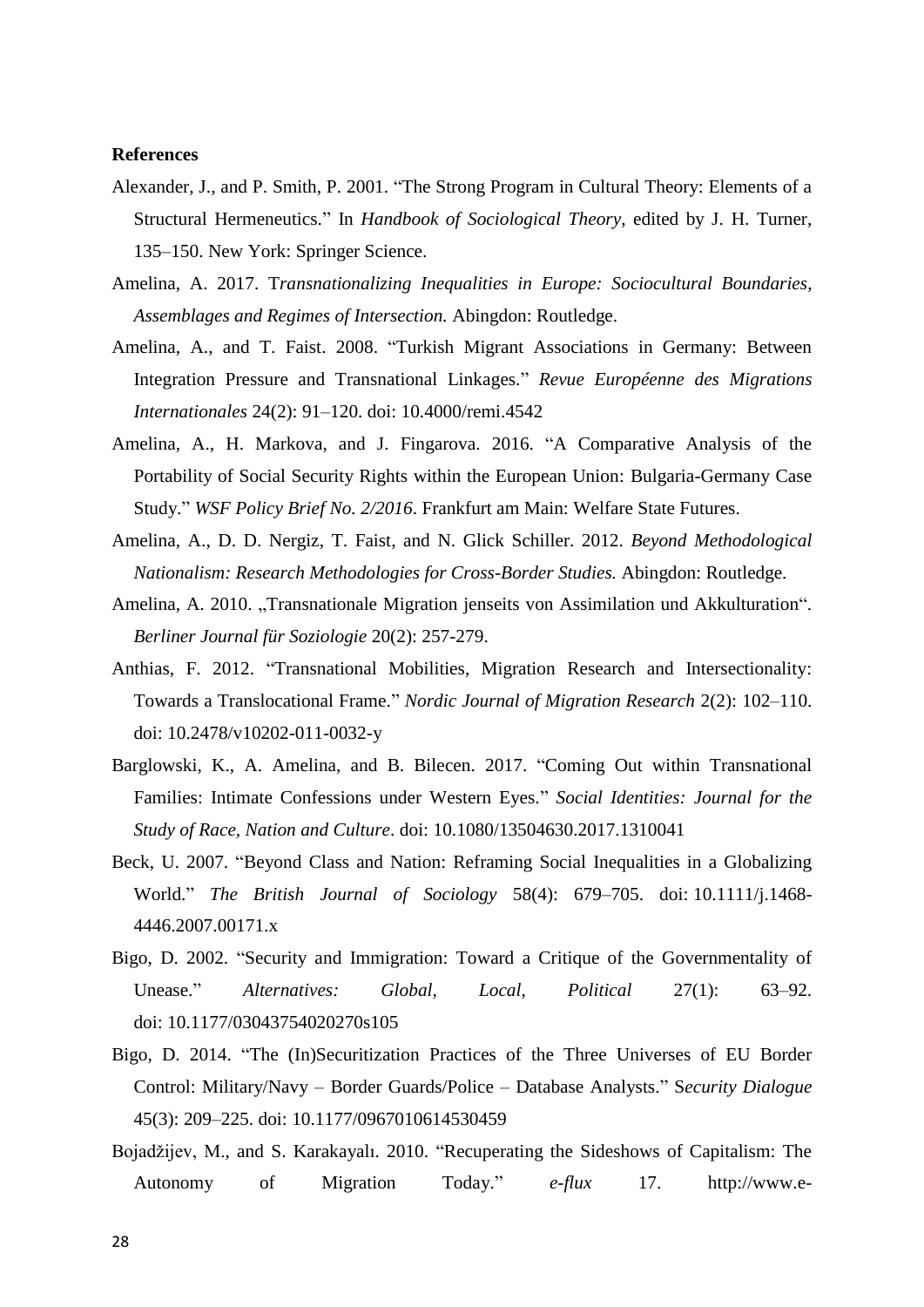flux.com/journal/17/67379/recuperating-the-sideshows-of-capitalism-the-autonomy-ofmigration-today. Accessed May 29, 2017.

- Boswell, C., and A. Geddes. 2011. *Migration and Mobility in the European Union*. Houndmills: Palgrave Macmillan.
- Bourdieu, P. 1989. "Social Space and Symbolic Power." *Sociological Theory* 7(1): 14–25. doi: 10.2307/202060.
- Brubaker, R. 2002. "Ethnicity without Groups." *European Journal of Sociology/Archives Européennes de Sociologie* 43(2): 163–189. doi: 10.1017/S0003975602001066.
- Burke, M. A., and K. H. Banks. 2012. "Sociology by Any Other Name: Teaching the Sociological Perspective in Campus Diversity Programs." *Teaching Sociology* 40(1): 21– 33. doi: 10.1177/0092055x11418686.
- Butler, J. 1993. *Bodies That Matter: On the Discursive Limits of "Sex*." Abingdon: Routledge.
- Çağlar, A. 2006. "Hometown Associations, the Recaling of State Spatiality and Migrant Grassroots Transnationalism." *Global Networks: A Journal of Transnational Affairs* 6(1): 1–21. doi: 10.1111/j.1471-0374.2006.00130.x
- Carmel, E. 2014. "With What Implications? An Assessment of EU Migration Governance between Union Regulation and National Diversity." *Migration Letters* 11(2): 137–153.
- Carmel, E., and R. Paul. 2013. "Complex Stratification: Understanding European Union Governance of Migrant Rights." *Regions and Cohesion* 3(3): 56–85. doi: 10.3167/reco.2013.030304.
- Carmel, E., B. Sojka, and K. Papiez. 2016. "Free to Move, Right to Work, Entitled to Claim? Governing Social Security Portability for Mobile Europeans." *WSF Working Paper TRANSWEL No. 1*. Berlin: Welfare State Futures.
- Dahinden, J. 2016. "A Plea for the 'De-Migranticization' of Research on Migration and Integration." *Ethnic and Racial Studies* 39(13): 2207–2225. doi: 10.1080/01419870.2015.1124129
- De Genova, N. 2016. "The 'European' Question: Migration, Race, and Post-Coloniality in 'Europe.' " In *An Anthology of Migration and Social Transformation: European Perspectives*, edited by A. Amelina, K. Horvath, and B. Meeus, 343–356. Cham: Springer.
- Durkheim, E. 1997 [1893]. *The Division of Labor in Society*, trans. W. D. Halls. New York: Free Press.
- Edwards, S. 2012. "Enlargement and Beyond: Moving Boundaries and (Re)constituting Identities in Post-Wall Europe." In *Globalisation, Migration, and the Future of Europe:*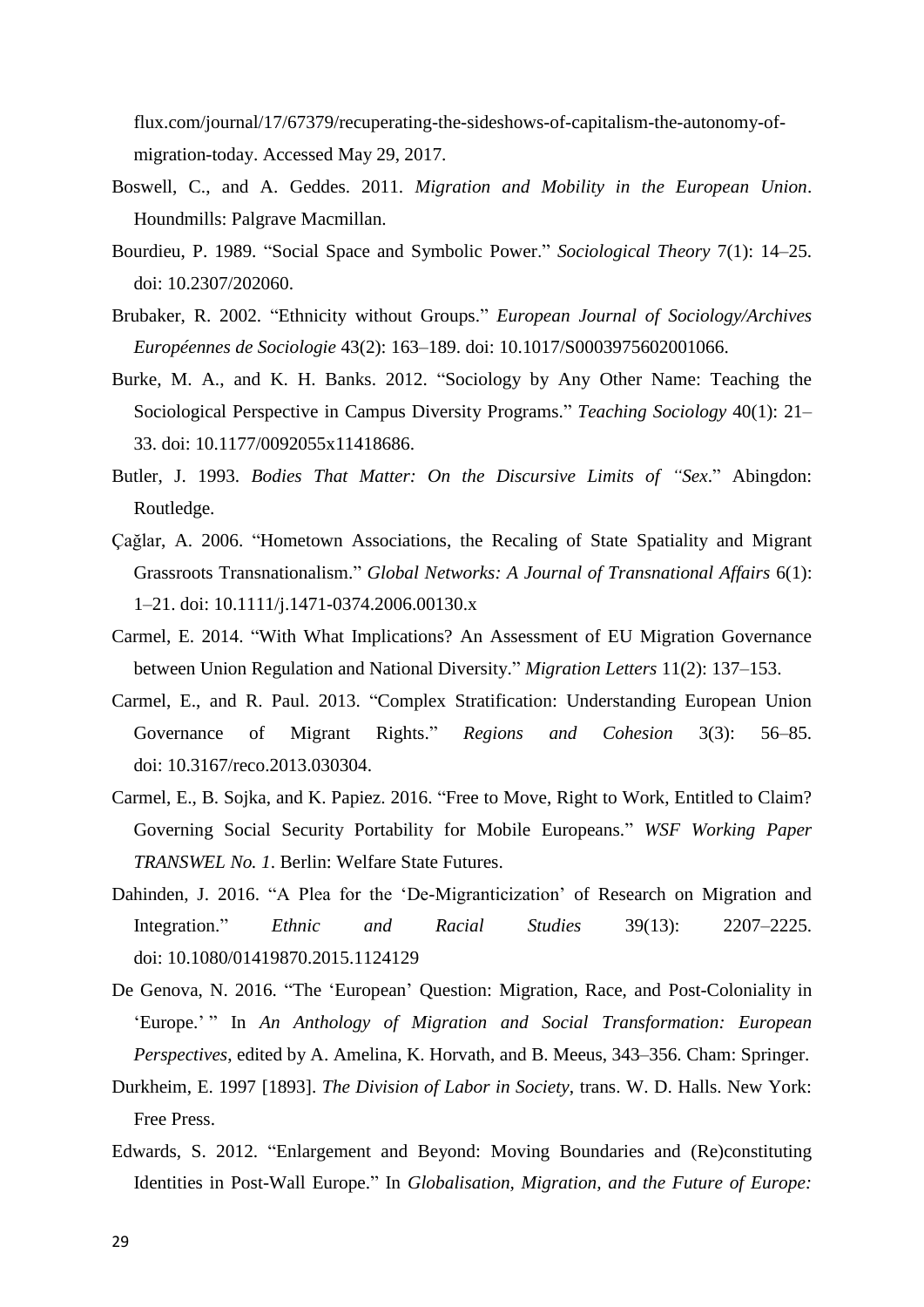*Insiders and Outsiders*, edited by L. S. Talani, 127–154. Abingdon: Routledge.

- Emmerich, M., and U. Hormel. 2013. *Heterogenität – Diversity – Intersektinalität: Zur Logik sozialer Unterscheidungen in pädagogischen Semantiken der Differenz.* Wiesbaden: Springer Fachmedien.
- European Commission. 2003. Council Directive 2003/9/EC of 27 January 2003 laying down minimum standards for the reception of asylum seekers. http://eur-lex.europa.eu/legalcontent/EN/TXT/PDF/?uri=CELEX:32003L0009&from=EN. Accessed May 29, 2017.
- European Commission. 2004. Regulation (EC) No 883/2004 of the European Parliament and of the Council of 29 April 2004 on the coordination of social security systems. http://eurlex.europa.eu/LexUriServ/LexUriServ.do?uri=OJ:L:2004:166:0001:0123:en:PDF. Accessed May 29, 2017.
- European Commission. 2006. Regulation (EC) No 562/2006 of the European Parliament and of the Council of 15 March 2006 establishing a Community Code on the rules governing the movement of persons across borders (Schengen Borders Code). http://eurlex.europa.eu/legal-content/EN/TXT/PDF/?uri=CELEX:32006R0562&from=en. Accessed May 29, 2017.
- European Commission. 2011. Regulation (EU) No 492/2011 of the European Parliament and of the Council of 5 April 2011 on freedom of movement for workers within the Union. http://eur-

lex.europa.eu/LexUriServ/LexUriServ.do?uri=OJ:L:2011:141:0001:0012:EN:PDF. Accessed May 29, 2017.

- European Commission. 2014. "Common European Asylum System." Brussels: European Commission Migration and Home Affairs. https://ec.europa.eu/home-affairs/what-wedo/policies/asylum\_en. Accessed May 29, 2017.
- European Commission. 2015. Communication from the Commission to the European Parliament, the Council, the European Economic and Social Committee and the Committee of the Regions: A European Agenda on Migration, COM (2015) 240, Brussels: European Commission. http://www.eesc.europa.eu/?i=portal.en.soc-opinions.35966. Accessed May 29, 2017.
- European Commission. 2017a. "European Neighbourhood Policy." https://ec.europa.eu/neighbourhood-enlargement/neighbourhood/overview\_en. Accessed May 29, 2017.
- European Commission. 2017b. "Integration." Brussels: European Commission Migration and Home Affairs. https://ec.europa.eu/home-affairs/what-we-do/policies/legal-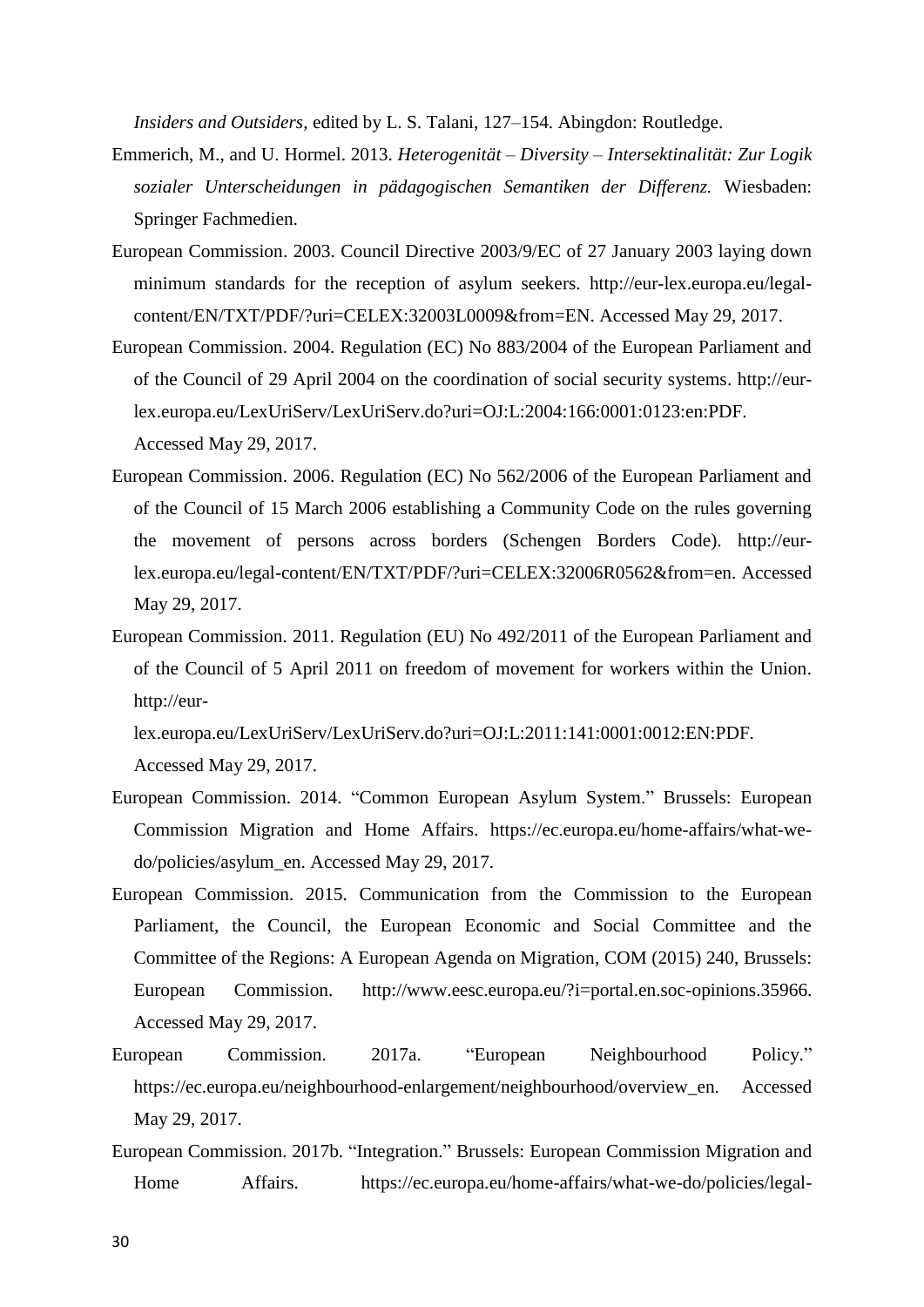migration/integration\_en. Accessed May 29, 2017.

- European Commission. 2017c. "Return & Readmission." European Commission Migration and Home Affairs. https://ec.europa.eu/home-affairs/what-we-do/policies/irregularmigration-return-policy/return-readmission\_en. Accessed May 29, 2017.
- European Union. 2000. "The EU Motto." https://europa.eu/european-union/abouteu/symbols/motto\_en. Accessed May 29, 2017.
- Foucault, M. 1970 [1966]. *The Order of Things: An Archaeology of Human Sciences*. New York: Pantheon.
- Foucault, M. 1972 [1969]). *The Archaeology of Knowledge and The Discourse on Language*, trans. A. M. S. Smith. New York: Pantheon.
- Foucault, M. 1990 [1976]. *The History of Sexuality, Volume 1: An Introduction*, trans. R. Hurley. New York: Vintage Books.
- Frontex. 2015. *General Report 2015.* Warsaw: European Agency for the Management of Operational Cooperation at the External Borders of the Member States of the European Union.

http://frontex.europa.eu/assets/About\_Frontex/Governance\_documents/Annual\_report/201 5/General\_Report\_2015.pdf. Accessed May 29, 2017.

Frontex. 2016. *Risk Analysis for 2016*. Warsaw: European Agency for the Management of Operational Cooperation at the External Borders of the Member States of the European Union.

http://frontex.europa.eu/assets/Publications/Risk\_Analysis/Annula\_Risk\_Analysis\_2016.p df. Accessed May 29, 2017.

- Fuglerud, O. 2004. "Constructing Exclusion: The Micro-Sociology of an Immigration Department." *Social Anthropology* 12(1): 25–40. doi: 10.1111/j.1469- 8676.2004.tb00088.x
- Garfinkel, H. 1967. *Studies in Ethnomethodology.* Englewood Cliffs: Prentice-Hall.
- Geiger, M. 2017. "Identity Check: Smart Borders and Migration Management as Touchstones for EU-Readiness and Belonging." In *An Anthology of Migration and Social Transformation: European Perspectives*, edited by A. Amelina, K. Horvath, and B. Meeus, 135–149. Cham: Springer.
- Glick Schiller, N., and A. Çağlar. 2016. "Locating Migrant Pathways of Economic Emplacement: Thinking Beyond the Ethnic Lens." In *An Anthology of Migration and Social Transformation: European Perspectives*, edited by A. Amelina, K. Horvath, and B. Meeus, 307–326. Cham: Springer.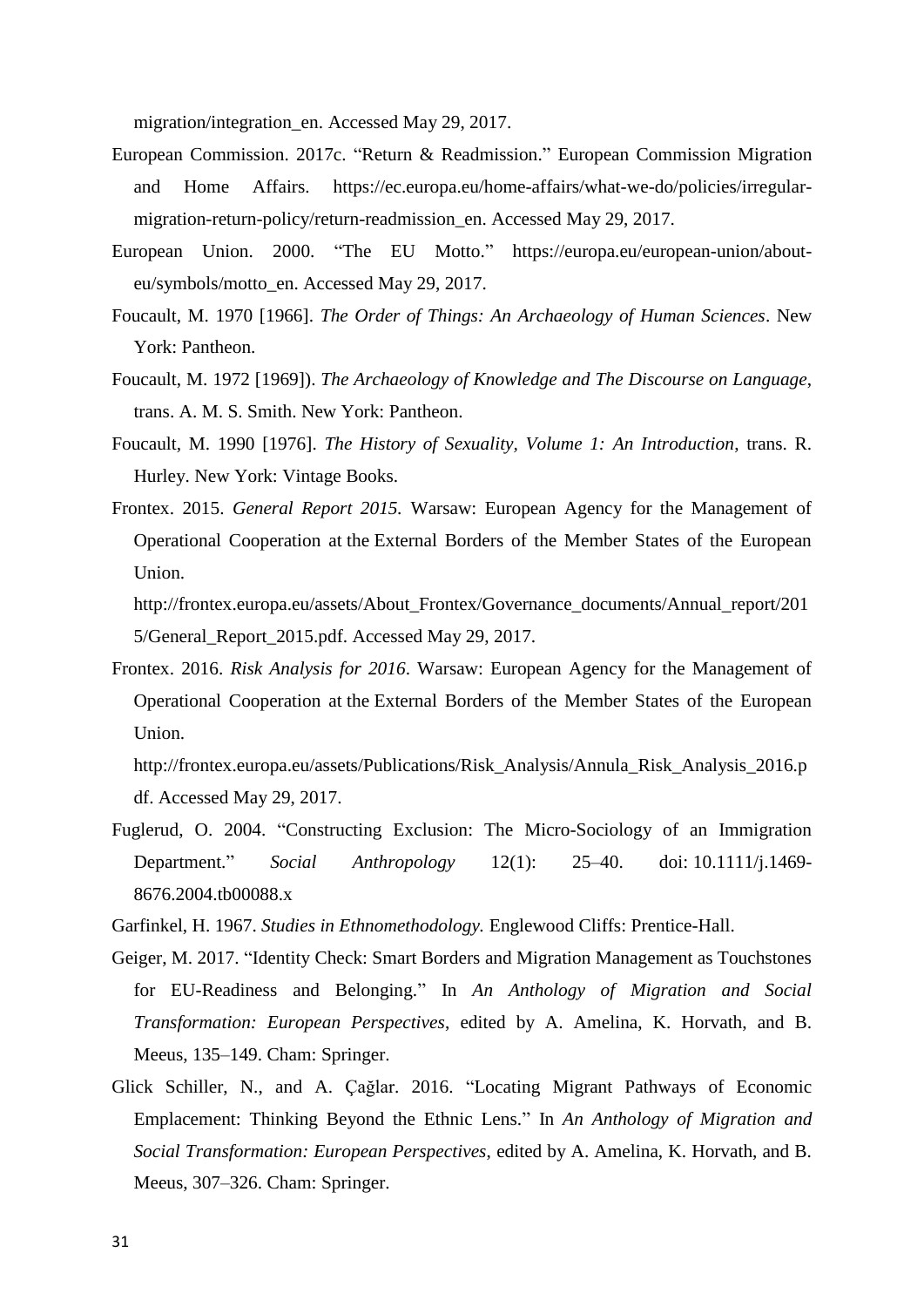- Goffman, E. 1963. *Stigma: Notes on the Management of Spoiled Identity*. New York: Simon & Schuster.
- Giulietti C., M. Guzi, M. Kahanec, and K. F. Zimmermann. 2011. "Unemployment Benefits and Immigration: Evidence from the EU." IZA Discussion Paper No. 6075. Bonn: Institute for the Study of Labor.
- Groeneveld, S. M., K. G. Tijdens, and N. van Buuren. 2012. *Gender Differences in Academic Careers at Erasmus University Rotterdam: Evidence from Personnel and Publication Records, 1990–2010*. Rotterdam: Erasmus University Rotterdam.
- Haas, H. de. 2010. "The Internal Dynamics of Migration Processes: A Theoretical Inquiry." *Journal of Ethnic and Migration Studies* 36(10): 1587–1617. doi: 10.1080/1369183X.2010.489361
- Hadj Abdou, L. 2016. "The Europeanization of Immigration Policies." In *An Anthology of Migration and Social Transformation: European Perspectives*, edited by A. Amelina, K. Horvath, and B. Meeus, 105–119. Cham: Springer.
- Holtug, N. 2016. "A Fair Distribution of Refugees in the European Union." *Journal Of Global Ethics* 12(3): 279–288. doi: 10.1080/17449626.2016.1251483
- Horvath, K. 2014. "Securitisation, Economisation and the Political Constitution of Temporary Migration: The Making of the Austrian Seasonal Workers Scheme." *Migration Letters* 11(2):154–170.
- Huysmans, J. 2006. "International Politics of Insecurity: Normativity, Inwardness and the Exception." *Security Dialogue* 37(1): 11–29.
- Iverson, S. V. 2012. "Constructing Outsiders: The Discursive Framing of Access in University Diversity Policies." *The Review of Higher Education* 35(2): 149–177. doi: 10.1353/rhe.2012.0013
- Kahanec, M., A. Zaiceva, and K. F. Zimmermann. 2010. "Lessons from Migration after EU Enlargement." In *EU Labor Markets after Post-Enlargement Migration*, edited by M. Kahanec and K. F. Zimmermann, 3–46, Berlin: Springer.
- Kahanec, M., K. F. Zimmermann, L. M. Kureková, and C. Biavaschi. 2013. "Labour Migration from EaP Countries to the EU: Assessment of Costs and Benefits and Proposals for Better Labour Market Matching." IZA Research Report No. 56. Bonn: Institute of Labor Economics.
- Kmak, M. 2015. "Between Citizen and Bogus Asylum Seeker: Management of Migration in the EU through the Technology of Morality." *Social Identities* 21(4): 395–409. doi: 10.1080/13504630.2015.1071703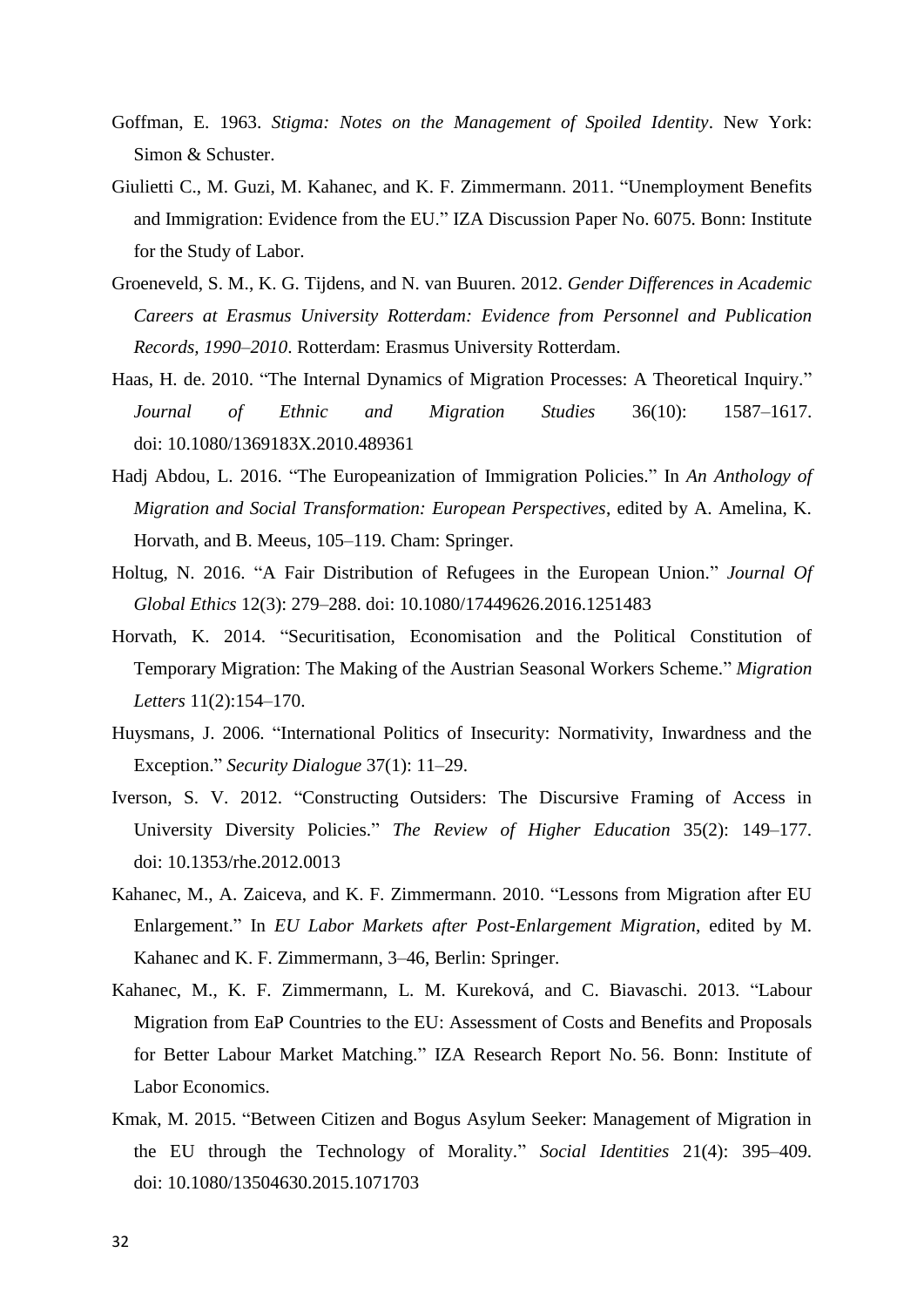- Korteweg, A. C. 2017. "The 'What' and 'Who' of Co-Optation: Gendered Racialized Migrations, Settler Nation-States and Postcolonial Difference." *International Feminist Journal of Politics*. doi: 10.1080/14616742.2016.1191286
- Kritz, M. M., L. L. Lim, and H. Zlotnik. 1992. *International Migration Systems: A Global Approach*. Oxford: Clarendon Press.
- Laclau, E., and C. Mouffe. 1985. *Hegemony and Socialist Strategy: Towards a Radical Democratic Politics*. London: Verso.
- Léonard, S. 2010. "EU Border Security and Migration into the European Union: FRONTEX and Securitisation Through Practices." *European Security* 19(2): 231–254. doi: 10.1080/09662839.2010.526937
- Luhmann, N. 1964. *Funktionen und folgen formaler Organisation.* Berlin: Duncker & Humblot.
- Luhmann, N. 1990. "The Cognitive Programme of Constructivism and a Reality That Remains Unknown." In *Selforganization: Portrait of a Scientific Revolution*, edited by W. Krohn, G. Küppers, and H. Nowotny, 64–85. Dordrecht: Kluwer Academic.
- Lutz, H. 2014. "Intersectionality's (Brilliant) Career: How to Understand the Attraction of the Concept?" Working Paper "Gender, Diversity and Migration" No. 1, Frankfurt am Main: Goethe University Frankfurt.
- Malkki, L. H. 1996. "Speechless Emissaries: Refugees, Humanitarianism, and Dehistoricization." *Cultural Anthropology* 11(3): 377–404. doi: 10.1525/can.1996.11.3.02a00050
- Mezzadra, S. 2011. "The Gaze of Autonomy: Capitalism, Migration and Social Struggles." In *The Contested Politics of Mobility: Borderzones and Irregularity*, edited by V. Squire, 121–142. Abingdon: Routledge.
- Mulvey, G. 2011. "Immigration under New Labour: Policy and Effects." *Journal Of Ethnic And Migration Studies* 37(9): 1477–1493. doi: 10.1080/1369183X.2011.623622
- Nail, T. 2015. *The Figure of the Migrant*. Stanford: Stanford University Press.
- Nieswand, B., and H. Drotbohm. Eds. 2014. *Kultur, Gesellschaft, Migration: Die reflexive Wende in der Migrationsforschung*. Wiesbaden: Springer VS.
- Oliveri, F. 2016. "Struggles at the Boundaries of Neoliberal Citizenship: Theorizing Immigrant-Led Movements in Contemporary Europe." In *An Anthology of Migration and Social Transformation: European Perspectives*, edited by A. Amelina, K. Horvath, and B. Meeus, 263–279. Cham: Springer.

Powell, W. W., and P. J. DiMaggio. Eds. 1991. *The New Institutionalism in Organizational*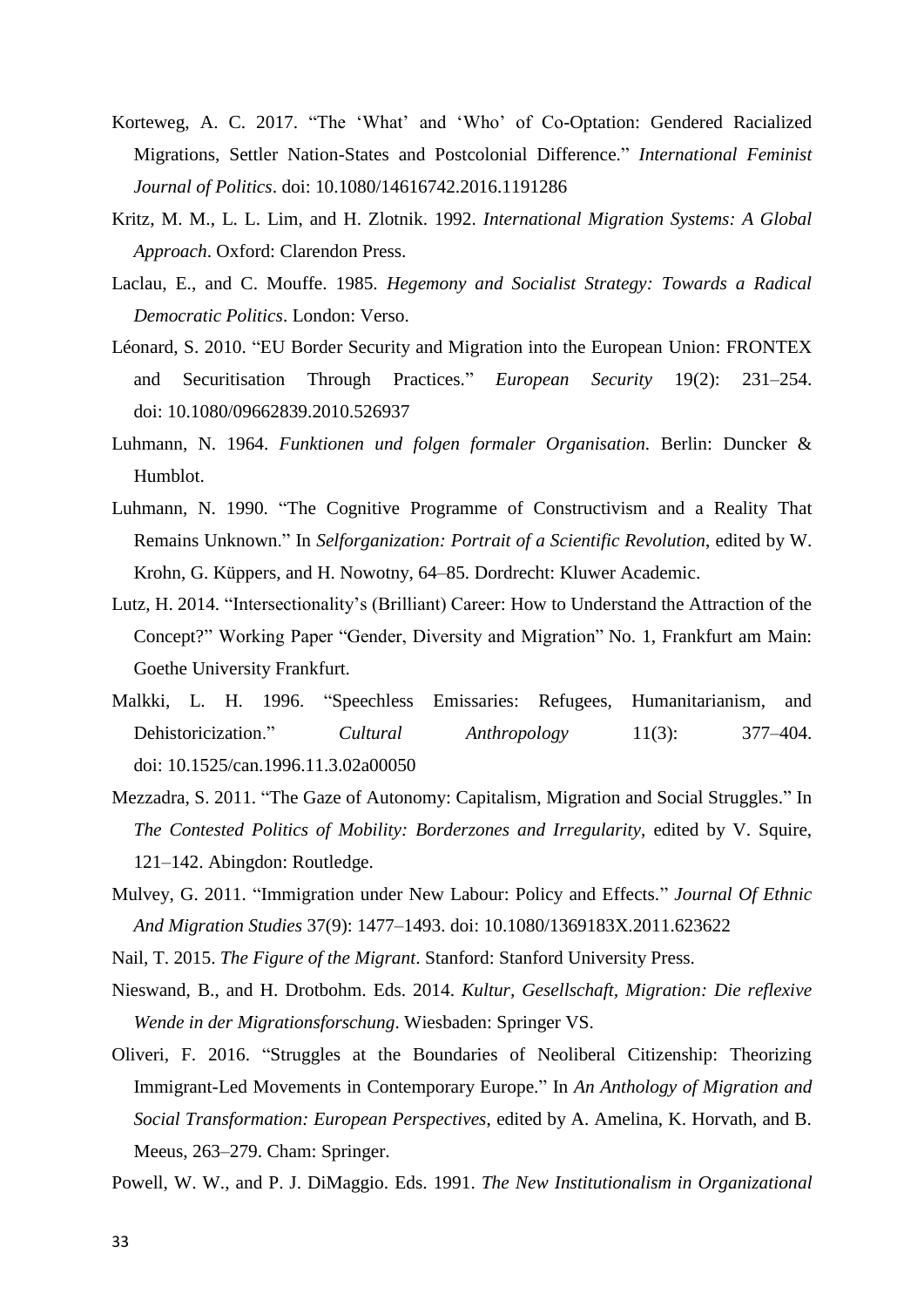*Analysis.* Chicago: University of Chicago Press.

- Pries, L., and Z. Sezgin. 2012. *Cross-Border Migrant Organisations in Comparative Perspective*. Houndmills: Palgrave Macmillan.
- Raj, D. S. 2003. *Where Are You From? Middle-Class Migrants in the Modern World.* Berkeley and Los Angeles: University of California Press.
- Ravenstein, E. G. 1885. "The Laws of Migration." *Journal of the Statistical Society of London* 48(2): 167–235. doi: 10.2307/2979181
- Reckwitz, A. 2002. "Toward a Theory of Social Practices: A Development in Culturalist Theorizing." *European Journal of Social Theory* 5(2): 243–263. doi: 10.1177/13684310222225432
- Rumford, C. 2008. *Cosmopolitan Spaces: Europe, Globalization, Theory*. Abingdon: Routledge.
- Scheel, S. 2013. "Autonomy of Migration despite Its Securitisation? Facing the Terms and Conditions of Biometric Rendering." *Millennium: Journal of International Studies* 41(3): 575–600. doi: 10.1177/0305829813484186
- Scheel, S. 2017. "Appropriating Mobility and Bordering Europe through Romantic Love: On the Multifaceted Intertwinement of Border Regimes and Migratory Practices." *Migration Studies*, forthcoming.
- Scheibelhofer, P. 2016. " 'How Would You React If You Learned That Your Son Was Gay?' Racialized Sexualities and the Production of Migrant Others in Europe." In *An Anthology of Migration and Social Transformation: European Perspectives*, edited by A. Amelina, K. Horvath, and B. Meeus, 295–306. Cham: Springer.
- Simmel, G. 1971. *On Individuality and Social Forms*, edited by Donald N. Levine. Chicago: University of Chicago Press.
- Triandafyllidou, A. 2013. *Circular Migration between Europe and Its Neighbourhood: Choice or Necessity?* Oxford: Oxford University Press.
- Tsianos, V., and S. Karakayalı. 2010. "Transnational Migration and the Emergence of the European Border Regime: An Ethnographic Analysis." *European Journal of Social Theory* 13(3): 373–387.
- UNHCR. 2011. *UNHCR Comments on the European Commission's amended recast proposal for a Directive of the European Parliament and the Council laying down standards for the reception of asylum-seekers* (COM [2011] 320 final). http://www.unhcr.org/513da1cc9.pdf. Accessed May 29, 2017.
- Vertovec, S. and Nowicka, M. 2014. "Comparing Convivialities: Dreams and Realities of